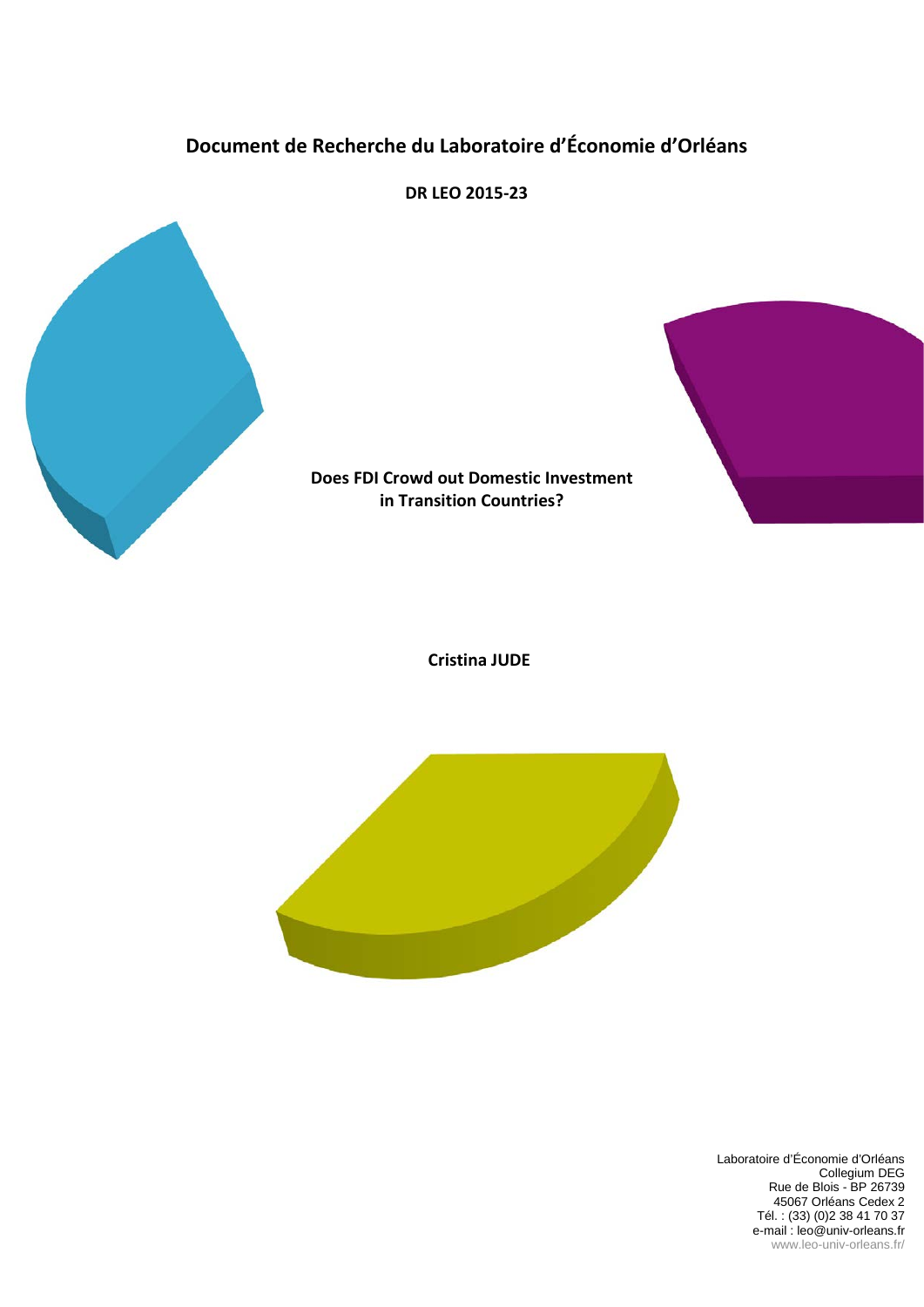# **Does FDI crowd out domestic investment in transition countries[?\\*](#page-1-0)**

**Cristina Jude[†](#page-1-1)**

*Banque de France and Laboratoire d'economie d'Orléans, France*

December 2015

The aim of this paper is to empirically test the hypothesis of FDI led capital accumulation in Central and Eastern European countries. More precisely, we investigate the relationship between FDI and local investment, using a sample of 10 CEEC over the period 1990-2010. We find FDI to crowd out domestic investment, while the effect decreases with time. Our results also indicate that greenfield FDI may develop long run complementarities with domestic investment, while mergers and acquisitions do not prove any significant effect on domestic investment. Finally, financial development seems to foster a certain crowding-in effect in the case of mergers&acquisitions.

Key words: investment, FDI, crowding-out, economic transition, financial development

JEL codes: E22, F21, F43, O52

<span id="page-1-0"></span>The author would like to thank Gabor Hunya and the members of the Vienna Institute for International Economics Studies (WIIW) for useful comments on this paper. The views expressed herein are those of the authors and do not necessarily reflect those of institutions they belong to. Any errors or omissions remain our sole responsibility.

<span id="page-1-1"></span><sup>†</sup> Banque de France, DGEI 49-1488, 75049 Paris and Univ. Orléans, CNRS, LEO, UMR 7322, F-45067 Orléans, France. Tel.: +33 1 42 97 77 35, Email : [cristina.jude@banque-france.fr](mailto:cristina.jude@banque-france.fr) / [cristina.jude@univ-orleans.fr](mailto:cristina.jude@univ-orleans.fr)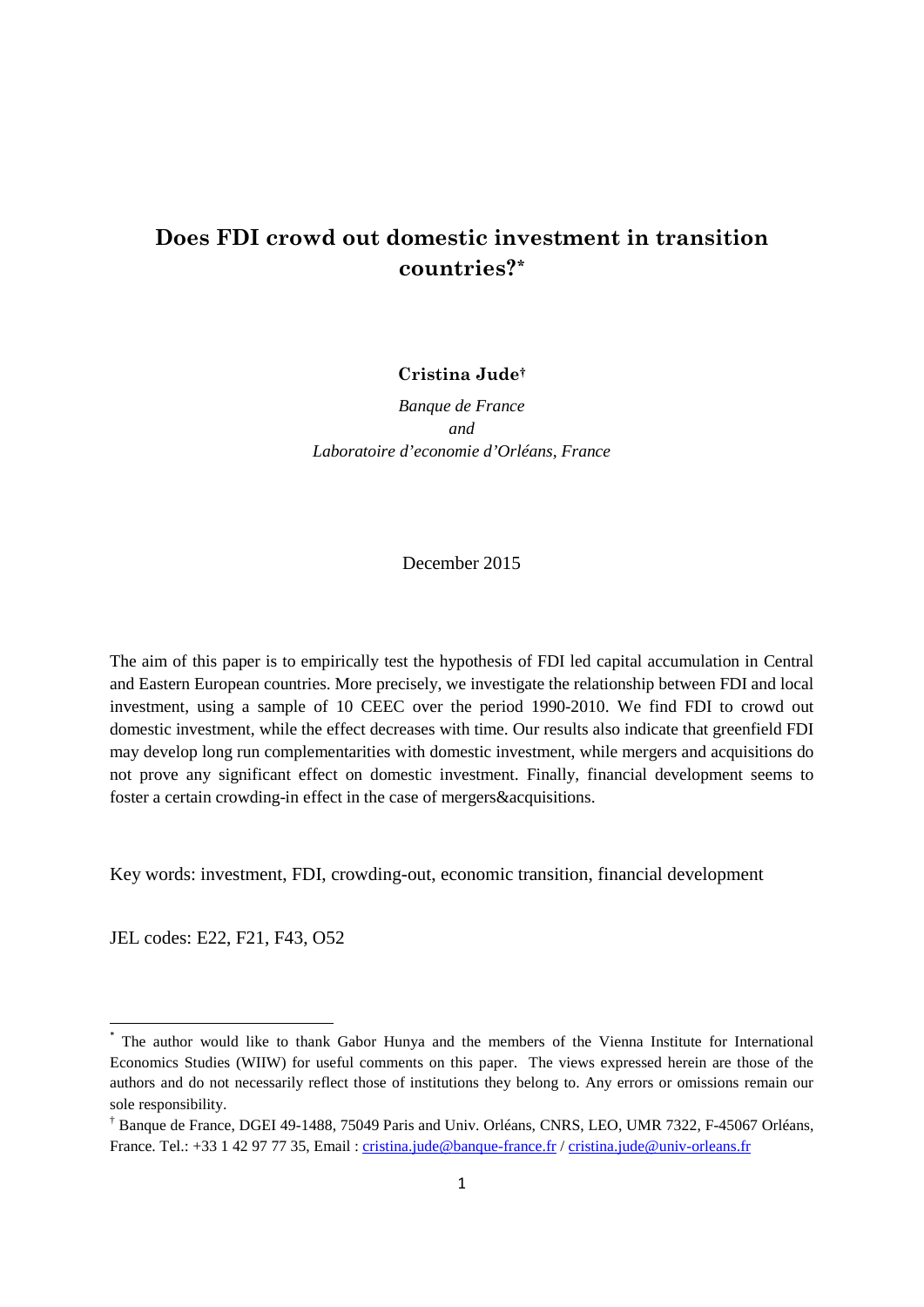# **1. Introduction**

 $\overline{a}$ 

According to the neoclassical growth theory (Solow, 1956), economic growth is mostly driven by capital accumulation, up to the optimum level of capital stock per worker (although convergence can actually last for a very long time). In the perspective of investment as a key determinant of economic growth, international capital flows, essentially FDI, can usefully complement domestic capital supply, thus facilitating financing for local investment projects.

FDI does not only add to the existing capital stock, but can also influence the structure of the capital stock itself. Typically, local investors may react to increased FDI inflows, leading to either a substitution or a complementary relationship (Agosin and Machado, 2005). Foreign investors may crowd-out local investors due to increased competitive pressure, and thus deter previously planned investment projects (Markusen and Venables, 1999). Additionally, FDI may also increase demand addressed to local suppliers and thus have a beneficial crowding-in effect on domestic investment (Cardoso and Dornbusch, 1989). Finally, the supply of funds associated with FDI can increase local liquidity and loosen financial constraints for domestic investment (Harrison et al. 2004). The reaction of local investors to the entry of foreign investors is thus of major interest for policy makers, in order to maximize domestic investment rates. If FDI is found to significantly crowd out domestic investment, its benefits for developing countries could be seriously challenged and policies designed to attract FDI could be put into question.

FDI can be seen through a double perspective: that of a financial flow and that of a knowledge flow accompanying capital<sup>[3](#page-2-0)</sup>. This paper positions itself in the first perspective, where the effects of FDI can mainly be found in capital stock accumulation. We thus investigate the contribution of FDI to capital accumulation in host countries, essentially through the interaction with domestic investment. More precisely, we seek to identify whether FDI stimulates or discourages domestic investment in CEEC.

The question of FDI effect on capital accumulation seems all the more important in Central and Eastern European countries (CEEC), disposing of an obsolete capital stock inherited from the socialist era. Given the initial distance to the world technological frontier, there were even

<span id="page-2-0"></span> $3$ The second perspective is much more present in the literature, with numerous papers investigating the technology transfer associated with FDI and the corresponding contribution to economic growth (de Mello, 1997; Carkovic and Levine, 2005; Liu, 2008; Jude, 2015).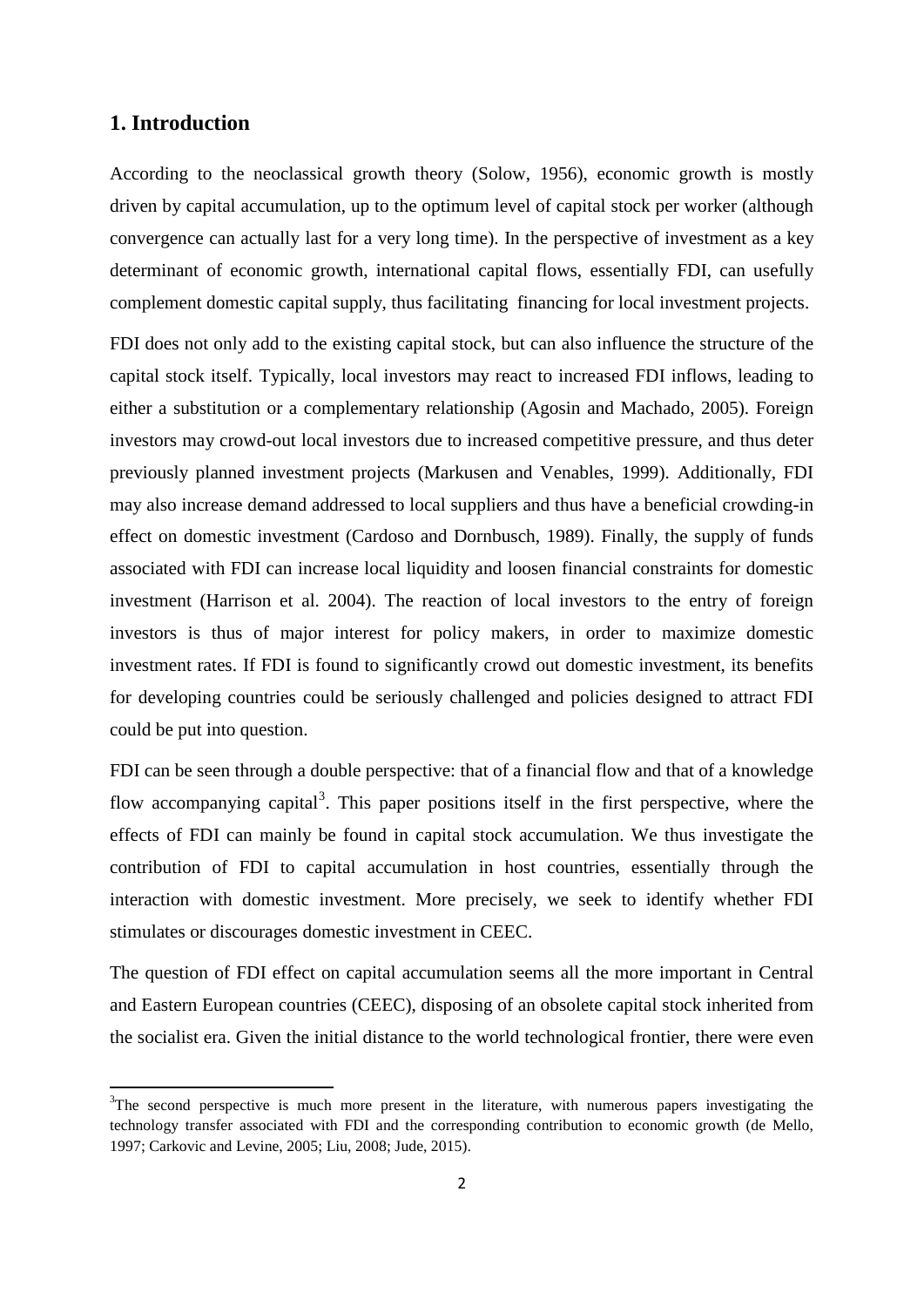opinions stating that the contribution of FDI to capital accumulation in CEE was more growth enhancing than the introduction of new technologies (Hunya, 2000; Eichengreen, 2004).

Our contribution to the literature can be summarized as follows. First, we depart from the traditional empirical framework used in previous studies to adopt a broader approach that includes additional determinants of investment, virtually ignored in the literature. Second, we investigate the individual effects of greenfield FDI and mergers and acquisitions (M&A), as we expect potentially different implications for the dynamics of local investment. Third, we built on the idea of a two nature interaction between FDI and domestic investment, through both the real and the financial market, and thus we tackle the role of financial development in favoring a crowding-in of domestic investment. This is, to the best of our knowledge, the first paper to provide some indication on the relative importance of the two interaction channels, all the more through the perspective of the different types of FDI. Finally, we focus our analysis on CEEC, with a particular stake in the capital accumulation issue, analyzing the entire period after the fall of communism.

Our results indicate that FDI generally crowds out domestic investment. While the crowdingout decreases with time, it does not lead to an overall complementarity relationship. We find the interaction between greenfield FDI and domestic investment to mainly occur through a real market mechanism, while for M&A the interaction occurs only through the financial market. Though greenfield FDI preserves a negative short run effect on domestic investment, it allows for a long run complementarity. M&A, tributary to their financial status, do not prove any significant effect on capital accumulation. Nevertheless, a certain degree of financial development can favor a crowding in effect of M&A on domestic investment.

In an attempt to shed some light on the issue of substitution/complementarity between foreign and domestic investment, our paper is organized as follows. Section 2 recalls the mechanisms of such an interaction and surveys the existing literature. Section 3 lays out the empirical methodology and the data being used. The main results are then presented in section 4, together with a discussion on the different types of FDI. Section 5 investigates the role of financial development in fostering a crowding-in effect of FDI on domestic investment. Finally, section 6 highlights the main conclusions.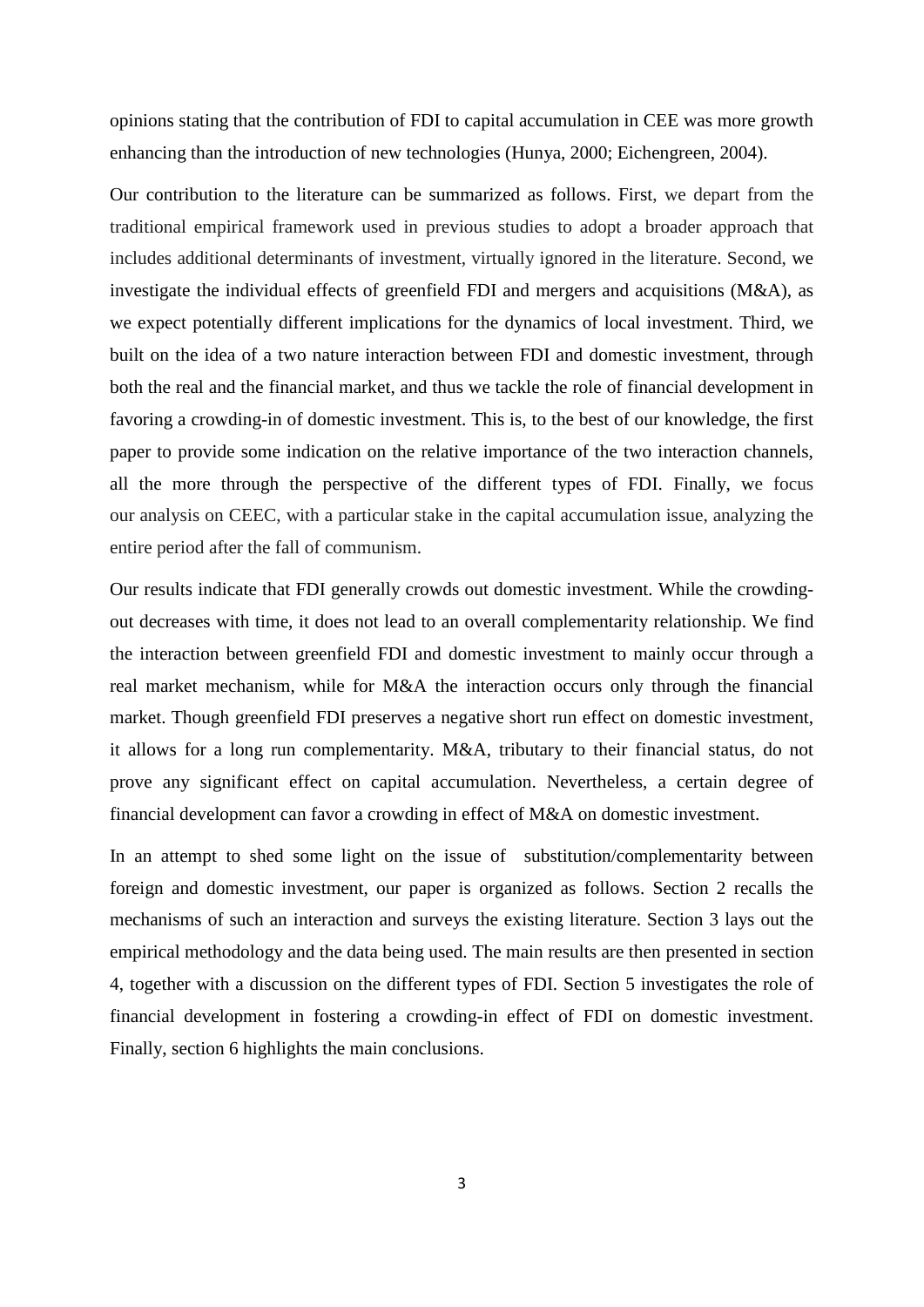#### **2. Literature review**

 $\overline{a}$ 

From the perspective of FDI as a capital flow, its effects on the host economy can mainly be found in capital accumulation<sup>[4](#page-4-0)</sup>. The literature thus identifies two main interaction channels between FDI and domestic investment (UNCTAD, 1999; Agosin and Machado, 2005).

A first mechanism concerns the interaction on the real market, where the entry of FDI affects the demand addressed to local firms. As foreign affiliates often have lower marginal costs due to their specific advantage (Aitken and Harrison, 1999), they capture a part of the domestic demand, forcing local firms to reduce output and thus raise their average cost. Moreover, increased competition may eventually lead them to abandon investment projects or even reduce existing production capacities. Nevertheless, sufficiently competitive local firms may respond to FDI entry by increasing and updating their capital stock (De Mello, 1999). To the extent that FDI use local inputs, investment by domestic suppliers in upstream sectors can be stimulated as well (Cardoso and Dornbusch, 1989). Finally, funds temporally released could be directed to other activities where local firms have a comparative advantage.

A second mechanism originates on the financial market, where FDI may improve access to finance for domestic firms. As an international capital flow, FDI increases local liquidity, favors currency appreciation and interest rates decrease (Harrison et al., 2004). If the effect seems more important in developing countries (Harrison et al., 2004), its extent depends on the degree of financial market development (Razin et al. 1999).

Finally, domestic investment can also take advantage of "collateral benefits" associated with FDI (Kose et al, 2006). Macroeconomic conditions for attracting FDI, such as economic stability, institutional development, a sound business environment or improved infrastructure also support local investment. Other collateral benefits include technological spillovers, the mobility of qualified labor force or the creation of potential agglomeration economies, which attract more foreign investors (Markusen and Venables, 1999).

Although the literature on FDI is extremely abundant, the interaction between FDI and domestic investment has received surprisingly little attention so far. Theoretical studies are small in number and empirical applications provide different conclusions.

<span id="page-4-0"></span><sup>&</sup>lt;sup>4</sup> While technology spillovers associated with FDI are equally important, they are not the focus of this paper.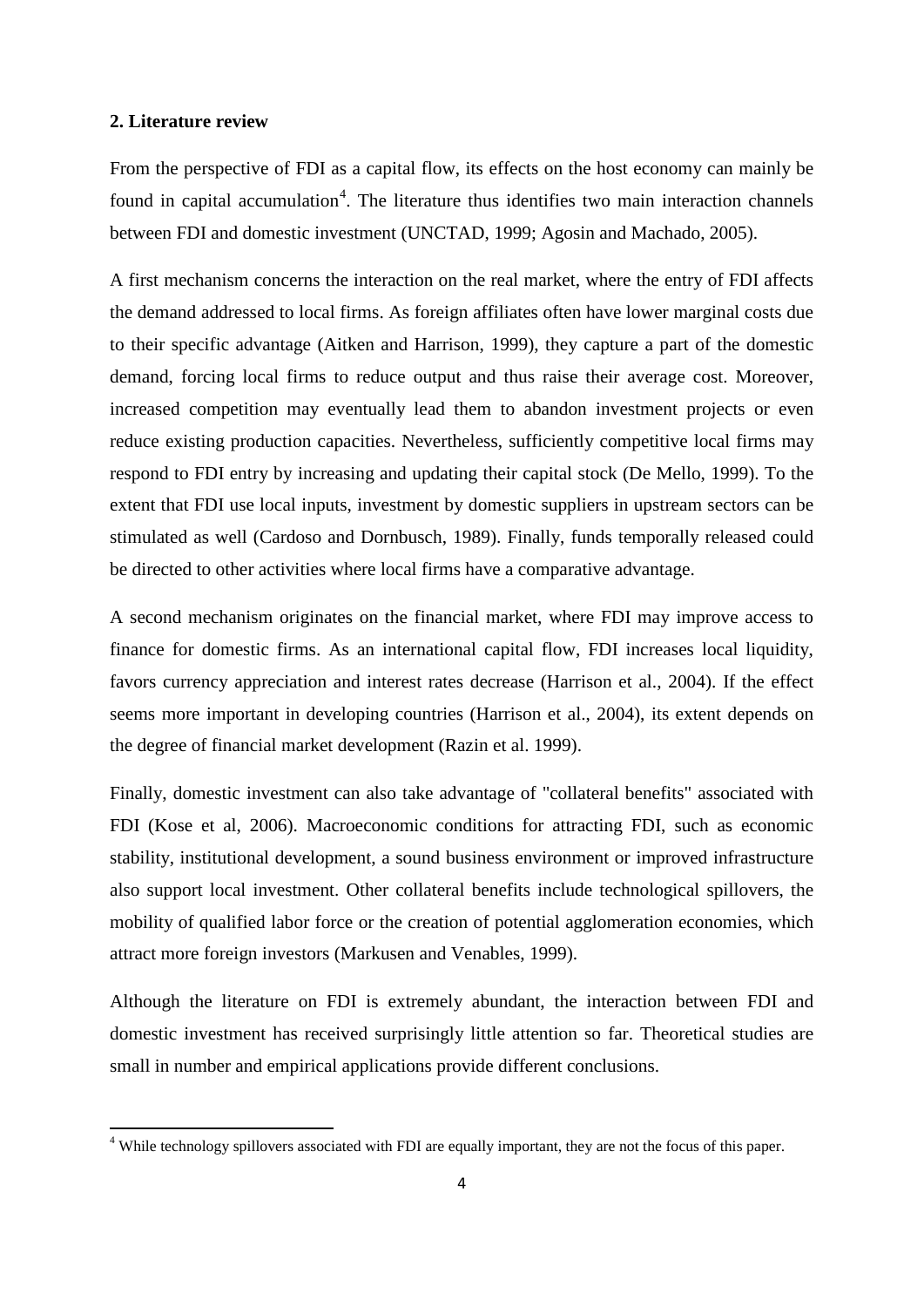The theoretical model of Markusen and Venables (1999) sets out a two sector economy model, with multinational companies entering the final goods sector. As a consequence, local firms in this sector are negatively affected, while firms in the intermediate goods sector are stimulated through upstream externalities. A similar study carried out by Barrios et al. (2005) shows that short term crowding-out effects within the sector can be offset by boosting demand for the upstream sector in the long run. Additionally, Backer (2002) models a labor market crowding-out effect, as he analyzes the behavior of local entrepreneurs following the entry of multinationals on the local market. He argues that a significant part of potential entrepreneurs decide to become employees of foreign affiliates rather than developing their own business. Finally, Agosin and Machado (2005) provide a simple and straight forward theoretical framework, based on the idea that foreign affiliates in developing countries introduce new products, both for the domestic and external market, with a positive effect on capital formation through upstream and downstream spillovers, in line with the endogenous growth model of Romer (1993). Nevertheless, in order to hope for an overall crowding-in effect, Agosin and Machado (2005) state that the sectoral pattern of FDI inflows should be different from the existing productive stock of host countries.

The empirical issue was until recently only marginally addressed in studies dealing with the growth effects of FDI (Borenzstein et al., 1998; Blonigen and Wang, 2004). These earlier studies concluded that the main benefit of FDI does not consist of accumulation of capital, but rather of technology transfer. Also, the crowding-out effect was thought to exist only in developed countries (Blonigen and Wang, 2004).

While investigating the role of more general international capital flows in stimulating investment in developing countries, Bostworth and Collins (1999) highlight a short-term crowding-out effect from FDI, while portfolio flows do not contribute in any way to capital formation. However, Mody and Mushid (2005) resume the previous study and show that FDI may stimulate local investment in the long run. In the case of CEEC, Mileva (2008) shows that FDI stimulates domestic investment only in countries with weak institutional development and underdeveloped financial markets.

A small number of recent empirical studies deal with the specific role of FDI in domestic capital formation, essentially based on the theoretical framework outlined by Agosin and Machado (2005), with local investment as a function of present and past values of FDI and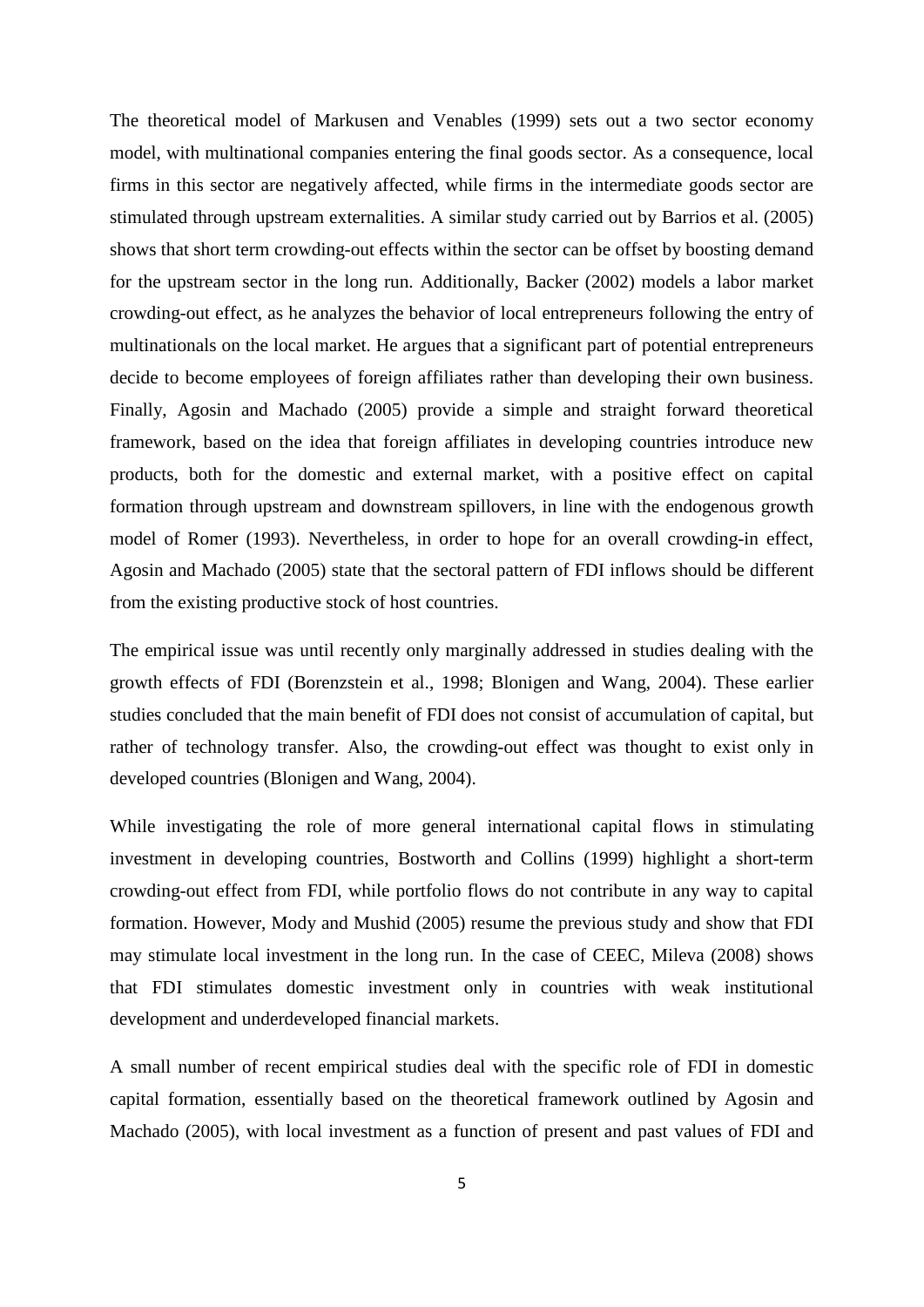output growth. While testing their model on a panel of 36 developing countries from Asia, Africa and Latin America for the period 1971-2000, Agosin and Machado (2005) fail to find a general conclusion on the effect of FDI on domestic investment. Wang (2010) and Morrissey and Udomkerdmongkol (2012) thus use large samples of around 50 countries and conclude that FDI crowds-out domestic investment. Wang (2010) also calculates a cumulative effect, indicating that the crowding-out phenomenon would disappear after approximately three years from FDI entry. Additionally, Morrissey and Udomkerdmongkol (2012) monitor the influence of political regime and economic governance on the relationship between FDI and local investment. Their confirm that countries with better governance enjoy more local investment, but suffer from a stronger crowding-out effect from FDI. On the contrary, a recent study by Farla et al. (2014) using the same dataset actually reaches the opposite conclusion. By improving the domestic investment proxy used by Morrissey and Udomkerdmongkol (2012) and refining their estimation methodology, Farla et al. (2014) conclude in favor of a crowding in effect.

We can thus notice that the empirical results are quite mitigated, depending on sample selection and the methodology used for empirical estimation. However, a certain consensus seems to emerge concerning a crowding-out effect. In the next section we will conduct an improved and detailed empirical analysis in order to test the role of FDI in capital accumulation.

## **3. Methodology and data**

#### *3.1 Empirical methodology*

The purpose of this section is to empirically estimate the influence of FDI on domestic capital accumulation. More specifically, we seek to investigate whether FDI develops a crowding-in or a crowding-out effect on domestic investment. To this end, we estimate various specifications of an augmented investment function, including FDI flows as explanatory variable. We consider investment to be a partial adjustment process, between the existing and the desired capital stock, in the context of liquidity constraints and time adjustment constraints. Moreover, as investment is a structural component of the economy, we expect it to show a strong autoregressive behavior. We thus first introduce in our empirical equation lagged investment  $(I_{i, t-1})$ . This variable allows us to take into account the persistence of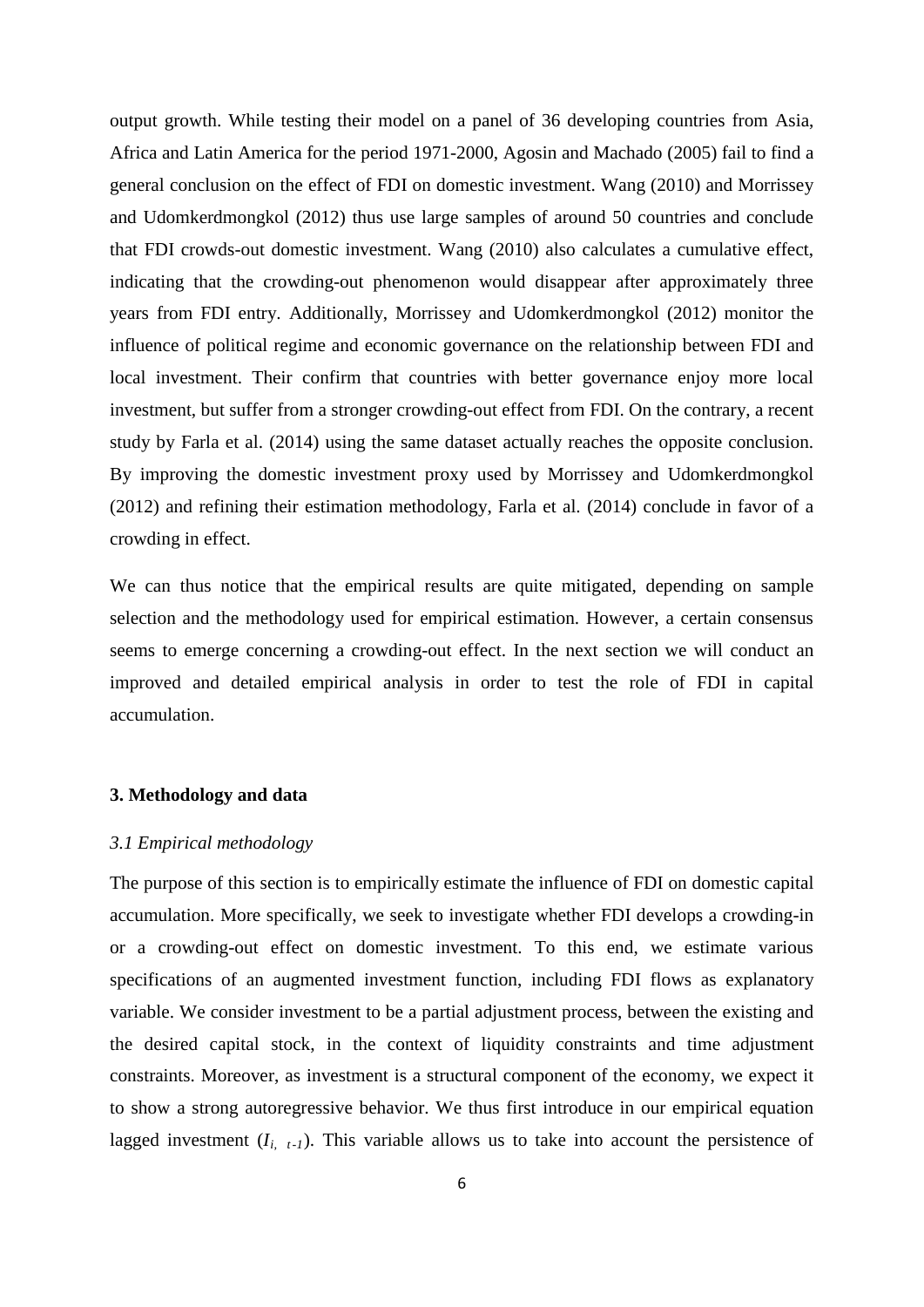the investment rate and also to highlight the dynamic nature of the investment framework by calculating long-term coefficients. Building on the empirical framework of Mody and Murshid (2005), we thus estimate the following investment function:

$$
I_{it} = f(I_{it-1}, \text{GROWTH}_{it-1}, \text{INTEREST}_{it}, \text{FDI}_{it}, \text{K}_{it}, \text{X}_{it})
$$
\n
$$
\tag{1}
$$

Among the classical determinants of investment, we include lagged real GDP growth<sup>[5](#page-7-0)</sup>  $(GROWTH_{i,t-1})$ , as a proxy for the accelerator effect, and the real interest rate  $(NTEREST_{it})$ as a proxy for the cost of capital<sup>[6](#page-7-1)</sup>. Contrary to most studies that use short-term interest rates, we consider in our equation the long-term interest, corrected by the GDP deflator. *FDI* represents foreign direct investment flows while  $K_{it}$  is a vector of capital flows other than FDI, both expressed as a share of GDP. *Kit* comprises essentially portfolio investment (*PORTF*) and bank loans (*LOANS*). This will allow us to compare the influences of three types of international capital flows on domestic investment. The literature identifies several advantages of FDI flows compared to portfolio and bank loans, especially their long-term commitment, which makes them more stable and less volatile to market fluctuations and global financial conditions.  $X_{it}$  is a vector of control variables. The literature (UNCTAD, 1999, 2003) identifies mainly the terms of trade, economic uncertainty and financial liquidity as additional determinants of investment.

We use changes in the terms of trade (*TERMS\_TRADE*) as a proxy for the relative price of imported capital goods. An increase in the terms of trade indicates a higher purchasing power of the export revenue. A country can thus import more for the same volume of exports, with a potentially positive effect on investment through higher imports of capital goods<sup>[7](#page-7-2)</sup>. We measure uncertainty through inflation volatility (*VOLAT*), computed as the coefficient of variation of the annual inflation rate. We thus consider the lack of predictability and the frequent variations to discourage investment more than a consistently high level of inflation.

As a proxy for financial liquidity, we use the deviation of the M2 monetary aggregate from its three-year moving average (*DEV\_M2*), as Mody and Murshid (2005) and Mileva (2008). We

<span id="page-7-0"></span><sup>&</sup>lt;sup>5</sup> Lagged GDP growth is justified by expectations, adjustment and hysteresis phenomena in economic variables.

<span id="page-7-1"></span> $6$  The empirical specification of Agosin and Machado (2005), though followed by many authors (Misun and Tomšík, 2002; Kumar and Pradhan, 2002), considerably restrains the determinants of local investment. One of the key determinants missing is the cost of capital, as authors state that the interest rate is not significant factor in explaining investment in developing countries. We believe, however, that in countries in CEE, emerging rather than in developing countries, access to credit could be an important factor explaining investment.

<span id="page-7-2"></span> $7$  However, if imports contain mainly consumer goods, the effect on capital accumulation becomes insignificant.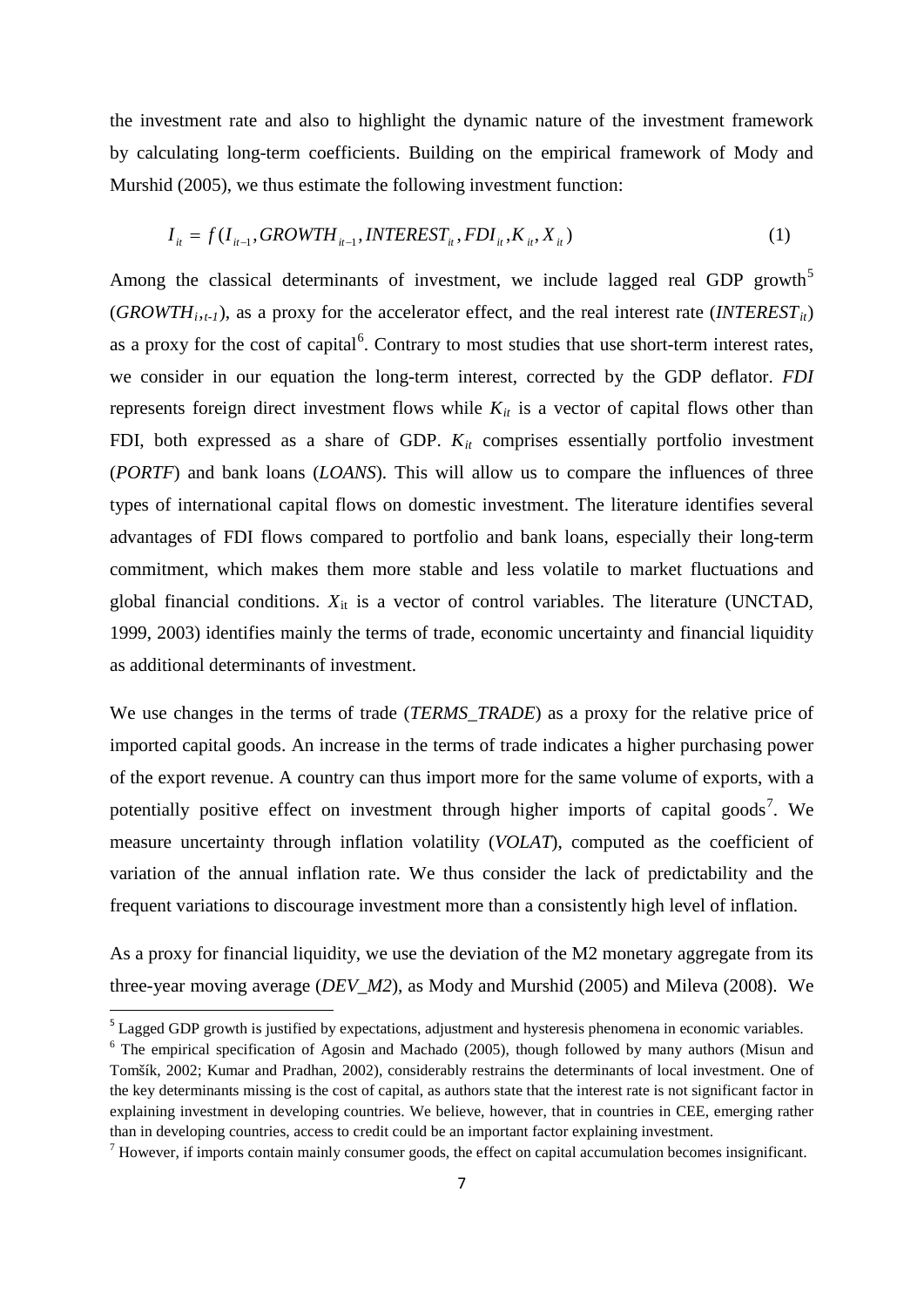expect an increase in this indicator to have a positive contribution to gross capital formation, facilitating access to local funding of investment projects. Moreover, to the control variable already identified by the literature, we add changes in labor productivity (*W*) and the degree of trade openness (*TRADE\_OPEN*). Productivity growth may be a factor favoring investment, as it provides information about the quality and the efficiency of labor inputs. Additionally, a high degree of trade openness is expected to encourage investment, especially in export oriented sectors. Additionally, we considered several other determinants of investment, which proved to be insignificant (aggregate profitability, the price of capital goods, currency depreciation, public subsidies and the level of taxation). Finally, we add the time trend in order cu catch business cycles common to CEE countries<sup>[8](#page-8-0)</sup>. Therefore, the empirical equation we will estimate is the following:

$$
I_{it} = \alpha I_{it-1} + \beta_1 GROWTH_{it-1} + \beta_2 INTEREST_{it} + \beta_3 FDI_{it} + \beta_4 K_{it} + \beta_5 X_{it} + \nu_i + t + \varepsilon_{it}
$$
 (2)

With  $i = 1, 2, \ldots, 10$  referring to the 10 countries considered, and time horizon *t* spans from 1990 to 2010.  $v_i$  are country-specific fixed effects, and  $\varepsilon_{it}$  is the error term, uncorrelated over time and across countries.

Finally, what we are interested in when looking at the FDI coefficient in equation (2) is not a positive value, but rather its comparison to 1 (Agosin and Machado, Mody and Murshid, 2005). If a substitution effect takes place (crowding-out), gross fixed capital formation will grow less than the increase in FDI, which should lead to an FDI coefficient less than 1. Adversely, in the case of a complementary effect (crowding-in), the increase in gross fixed capital formation will be higher than the increase in FDI, leading to a coefficient higher than 1. Markusen and Venables (1999) actually suggest a two stage impact of FDI on domestic investment: an initial crowding-out effect, followed by a long-term crowding-in effect. This phenomenon might be related to the concept of creative destruction, set out by Aghion et al. (2009), though in a different context. When combining the two time horizons, we identify four possible scenarios, which we will seek to validate in our empirical analysis. These are as follows:

<span id="page-8-0"></span> $8$  We do not include time dummy as our relatively long time series (21 years) would significantly multiplies the number of instruments.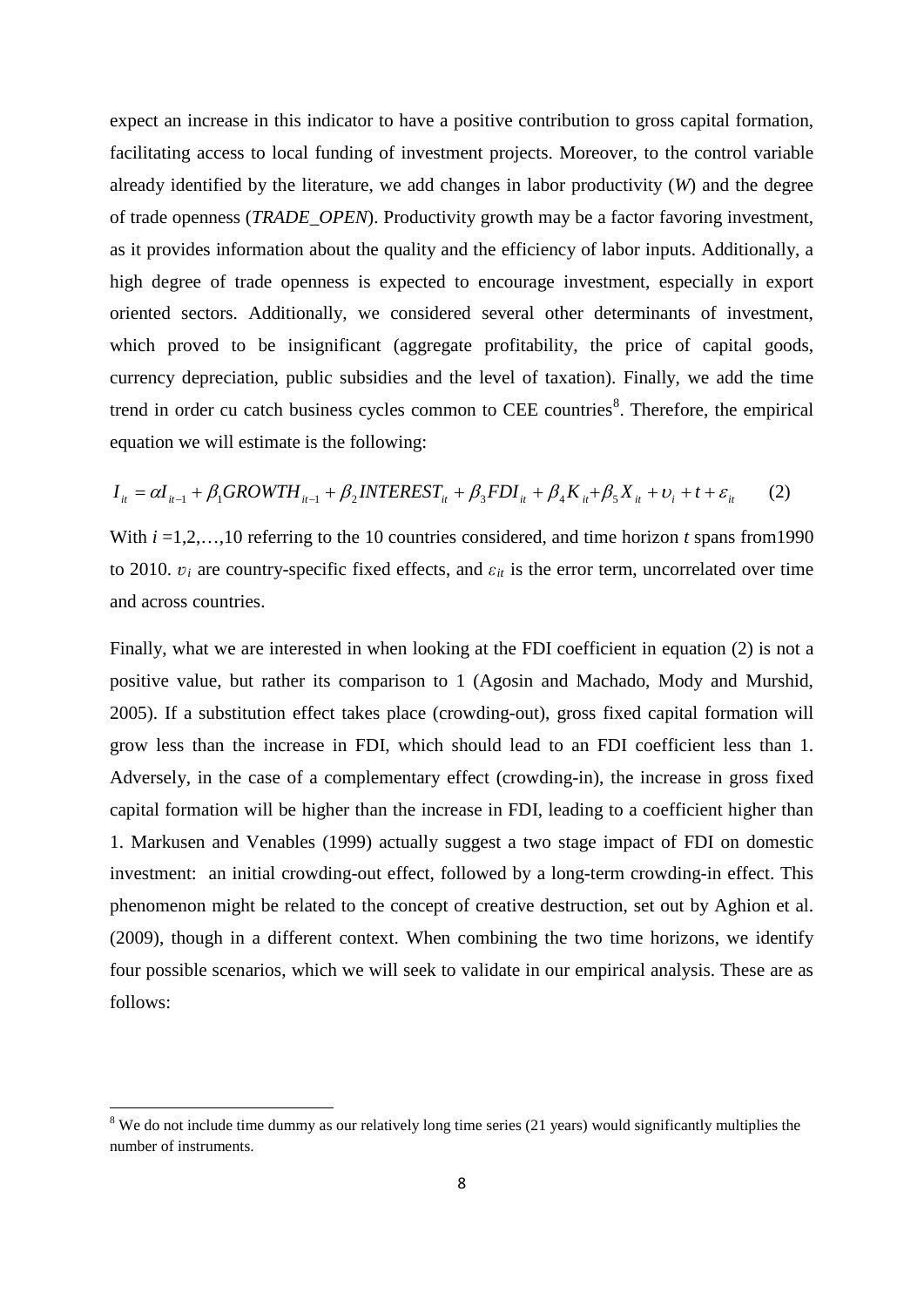|                | Short term effet    | Long term effet     | Overall impact        |
|----------------|---------------------|---------------------|-----------------------|
| H1             | $\beta_{\rm S}$ < 1 | $\beta_{\rm L}$ < 1 | Crowding-out          |
| H2             | $\beta_{\rm S}$ < 1 | $\beta_{\rm L} > 1$ | Creative distruction  |
| H <sub>3</sub> | $\beta_{\rm S} > 1$ | $\beta_{\rm L}$ < 1 | Temporary crowding-in |
| H4             | $\beta_{\rm S} > 1$ | $\beta_{\rm L} > 1$ | Crowding-in           |

**Table 1. Research hypothesis on FDI and domestic investment**

*Note:* There is always the possibility for long-term elasticity to be null, when the four hypothesis are reduced to only two, crowding-out and crowding-in.

The dynamic nature of equation (2) imposes its estimation through the general method of moments GMM (Arellano and Bond, 1991; Arellano and Bover, 1995). We thus instrument lagged investment by its own past values, in order to correct the endogeneity specific to dynamic equations. As preliminary tests showed a high persistence in the investment variable, we chose to go forward with Arellano and Bover (1[9](#page-9-0)95) GMM estimator<sup>9</sup>. This estimator uses orthogonal deviations instead of first order differences in order to remove the fixed effect. Besides it recommendation for persistent time series, the estimation also presents the advantage of preserving sample size, contrary to the first difference transformation. Moreover, Hayakawa (2009) showed by means of Monte Carlo simulations that the orthogonal deviations GMM estimator has better performance than the first difference one. Due to our small sample size, we are extremely careful to the number of instruments we use, in order to preserve the validity of the Sargan over-identification test. We thus limit the number of instruments to the second of lag of the dependent variable.  $\boxtimes$ 

Additionally, causality may run in both directions between international capital flows and local investment. A high local investment rate may signal profitability opportunities and favorable business climate, therefore encouraging the entry of foreign investors (Mody and Murshid, 2005). We test the need of instrumenting capital flows by using the Davidson-MacKinnon exogeneity test. Results confirm the presence of endogeneity between capital flows and local investment (Table 8 in appendix). Consequently, in addition to the lagged dependent variable, we also instrument *FDI*, *PORTF* and *LOANS* by their lagged levels<sup>[10](#page-9-1)</sup>.

<span id="page-9-0"></span><sup>9</sup> Arellano and Bover (1995) showed that the GMM estimator does not depend on the chosen transformation to eliminate fixed effects (differences or orthogonal deviations), provided that all available instruments to be used.

<span id="page-9-1"></span> $10$  If the case of endogenous explanatory variables, the first lag of the variable is a valid instrument, there is no need to start the instrument set at lag 2.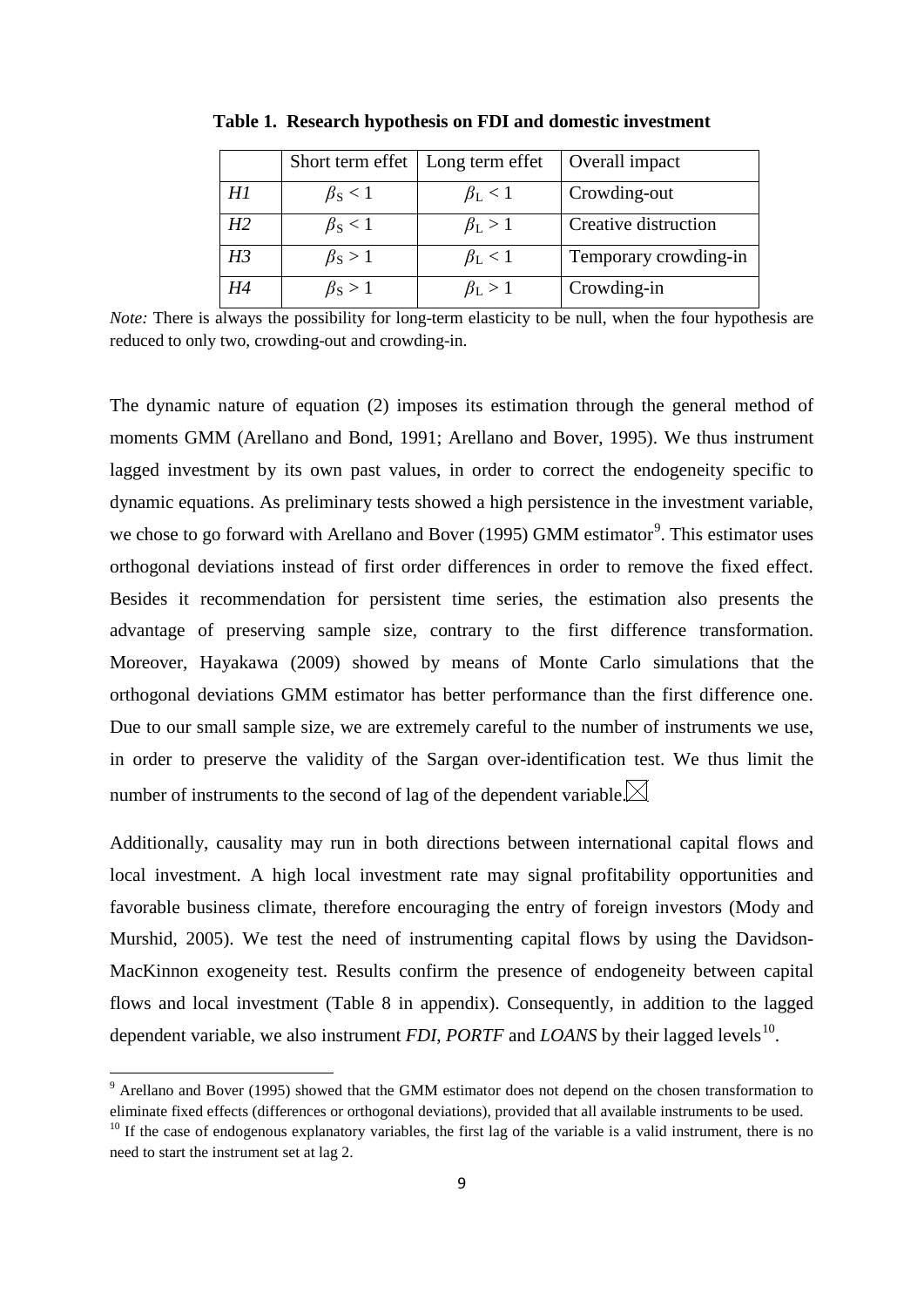Finally, as variables in levels are not very good instruments for the transformed equation through GMM, we search for external instruments (not included in the baseline equation) in order to isolate the exogenous component of capital flows. Although in the original specification of Arellano and Bond (1991), all instruments were internal, the efficiency of estimates significantly increases when introducing external instruments. These instruments need to be correlated with capital flows, but exogenous to the dependent variable. We thus test several potential external instruments, namely: regional capital flows as a share of regional GDP, financial openness, the U.S. interest rate and the exchange rate volatility. Their poor correlation with the investment is shown in Table 9 in appendix, while Table 10 presents the difference in the Sargan test, indicating that regional flows and volatility as useful instruments for capital flows. Finally, we keep the exchange rate volatility as an external instrument, as it contributes the most to eliminating endogeneity in equation (2).

## **3.2 Data**

The relationship between FDI and gross fixed capital formation is far from deterministic. We keep in mind that FDI is a financial flow stemming from the balance of payments, while gross capital formation is a national accounts variable. As a consequence and contrary to common belief, FDI does not measure actual investment spending by foreign firms. While multinational companies can access other financing sources for their investment projects (eg internal or external loans), a part of the FDI flows does not immediately turn into capital formation (eg. mergers and acquisitions).

Variables names and description, together with the data sources are presented into detail in the Appendix. Most data comes from the World Bank, the World Development Indicators 2012, IMF The International Financial Statistics 2012, UNCTAD, Eurostat and WIIW. The period we consider for our empirical analysis is 1990-2010, while the countries selected are Bulgaria, Czech Republic, Estonia, Hungary, Latvia, Lithuania, Poland, Romania, Slovakia, Slovenia. The database is therefore structured as an unbalanced panel with 10 countries and 21 years. The number of observations may vary among the different empirical specifications, due to the lack of observations at the certain variables. Table 7 in appendix summarizes the descriptive statistics of the main variables used.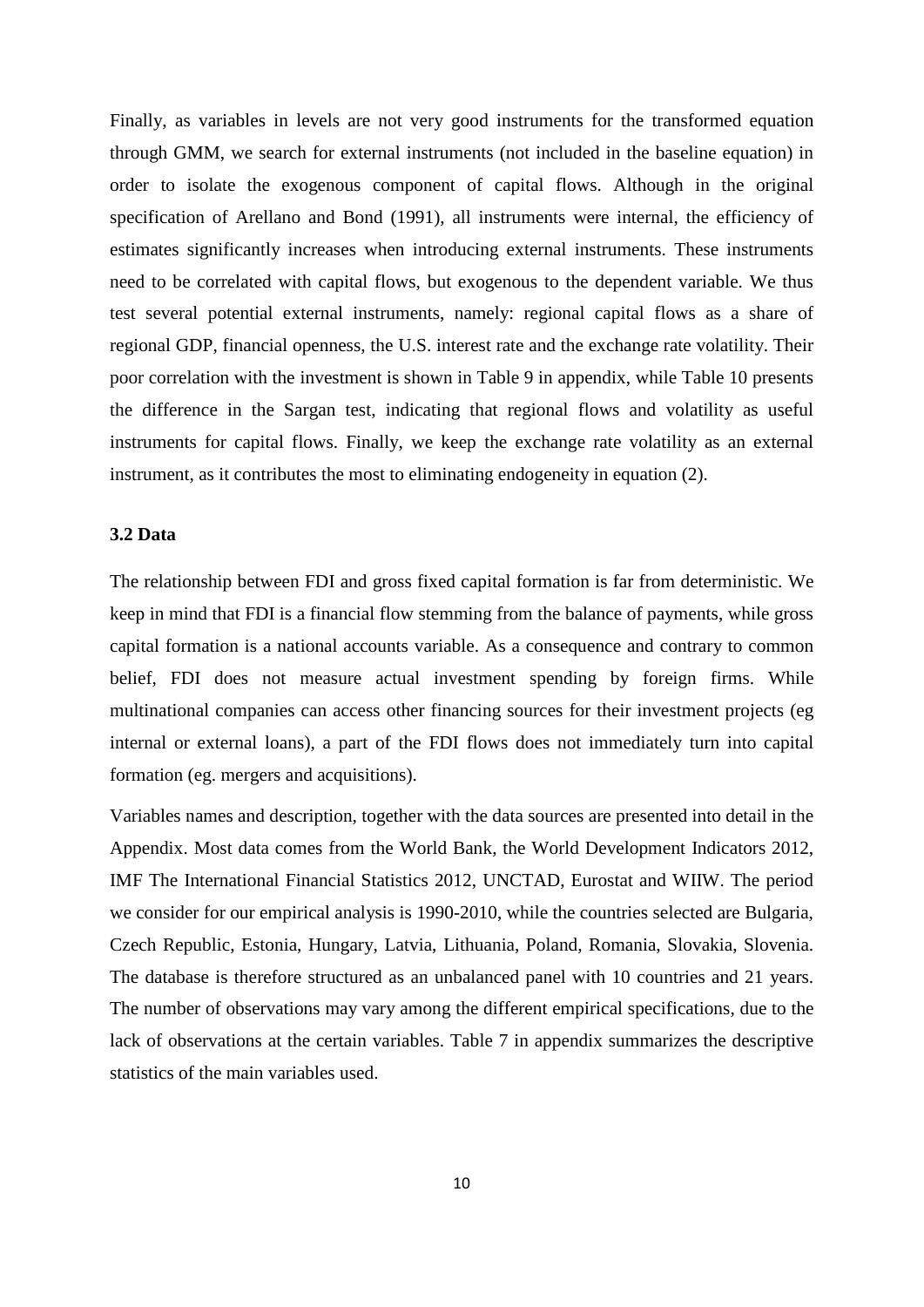Compared to portfolio investment and foreign bank loans, FDI is definitely expected to play a higher role in CEE economies, given its share in GDP and its dominance in international capital flows to the region. However, bank loans have increased significantly during 2004- 2008, due to buoyant lending from mother banks in Western European countries, attracted by relatively high interest rates and policies encouraging credit.

CEEC have received considerable amounts of FDI inflows during the last two decades, as reflected in the increased of the stock of FDI, from basically zero at the beginning of the nineties to almost 60% of the region's GDP by 2010. Countries like the Czech Republic, Poland and Hungary, which were among the first to proceed with structural reforms and provided economic stability relatively early on, were also the first recipients of FDI. Regarding the composition of FDI inflows, M&A had a significant share during the nineties, essentially due to the privatization process (see Figure 1 in appendix). However, despite some privatization contracts being conditional on the implementation of an investment program, only a small part of the privatization revenues were destined to financing capital formation. Adversely, after 2000, an increasing share of FDI inflows was represented by greenfield investment. Figure 1 in appendix illustrates the composition of FDI inflows by entry mode for each of the 10 countries in our sample.

In section 5 of the paper we look into detail into the structure of FDI inflows, with potentially different implications for the substitution/complementarity of FDI to domestic investment. To this end, we separate FDI into greenfield investment and mergers and acquisition (M&A). As data on the value of cross-border mergers and acquisitions is collected by UNCTAD, we construct our series of M&A using different editions of the World Investment Report. Finally, we compute greenfield investment as the difference between total FDI flows and M&A, approach used by Calderon et al. (2004), Wang and Wong (2009) and Eren and Zhuang (2015).

Finally, in order to assess the interaction between FDI and local investors through the financial market, we use a composite indicator of financial market development, called *FIN DEV.* This indicator is computed as a simple average of three sub-indicators : banking sector reform and interest rate liberalization, capital market development and foreign exchange market development. These indicators are provided by the European Bank for Reconstruction and Development in its series of transition indicators. The values of this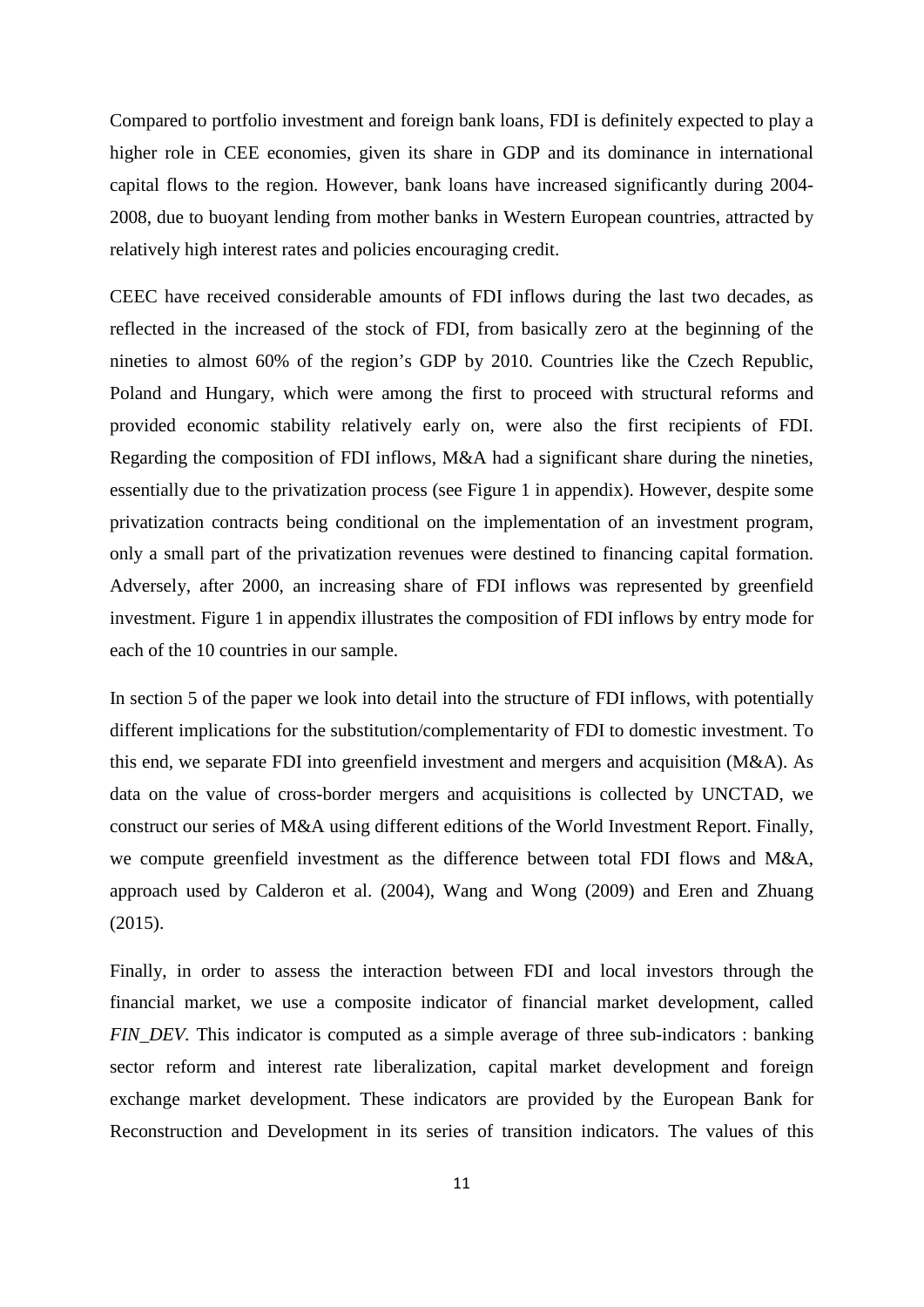composite indicators thus continuously range from 1 to 4, where 1 means a minimal financial development, and 4 indicates a developed financial market, to the standards of advanced economies<sup>11</sup>. Table 11 in appendix presents the average values of this indicator for each of the countries in the sample. We note that financial markets are more developed in Hungary and Poland, while they are the least developed in Romania and Bulgaria.

## **4. Results**

 $\overline{a}$ 

The first results of our estimations are presented in Table 2. They suggest that investment process has indeed a consistent structural component, as the autoregressive coefficient is strongly significant. Its value (between 0.506 and 0.743) indicates the lack of unit root, as confirmed by additional previous stationarity tests.

Among the classical determinants of investment, the interest rate is not significant in any of the estimated models. However, all three existing studies that considered the interest rate (Mody and Murshid, 2005; Agrawal, 2005; Wang, 2010) obtained inconclusive results. Adversely, economic growth appears to be a significant factor driving investment, through the accelerator mechanism and by creating expectations about the future economic prospects. Among the control variables, only the net terms of trade have a significant influence on investment. Increasing external competitiveness in the tradable sector indicates relatively cheaper imports. Since most capital goods are imported, it thus becomes easier for entrepreneurs to purchase capital goods, which stimulates local investment.

Among our variables of interest, only FDI and foreign loans have a significant contribution to capital formation. The fact that portfolio investment does not affect capital formation has been also proven by Mody and Murshid (2005), Bosworth and Collins (1999) and Mileva (2008). As the main purpose of portfolio investors is to obtain financial gains through dividends, they prefer profit distribution to profit reinvestment. Portfolio investment in the CEEC had

<span id="page-12-0"></span><sup>&</sup>lt;sup>11</sup> The detailed description of the three specific indicators that compose *FIN\_DEV* is the following. *Banking reform and interest rate liberalization*: 1 indicates little progress beyond the establishment of a dual banking system, while 4 indicates full compliance of banking regulation of the Bank for International Settlements and the existence of competitive banking services. *Capital market development*: 1 indicates low progress, while 4 indicates full convergence of regulations on transactions with financial assets to the IOSCO standards and the full development of non-bank financial intermediation. The development of the *foreign exchange market*: 1 indicates limited access to foreign currency and restrictions on imports and exports, while 4 indicates total convertibility of the currency and the full liberalization of the current account, with the removal of all restrictions on foreign currency transactions.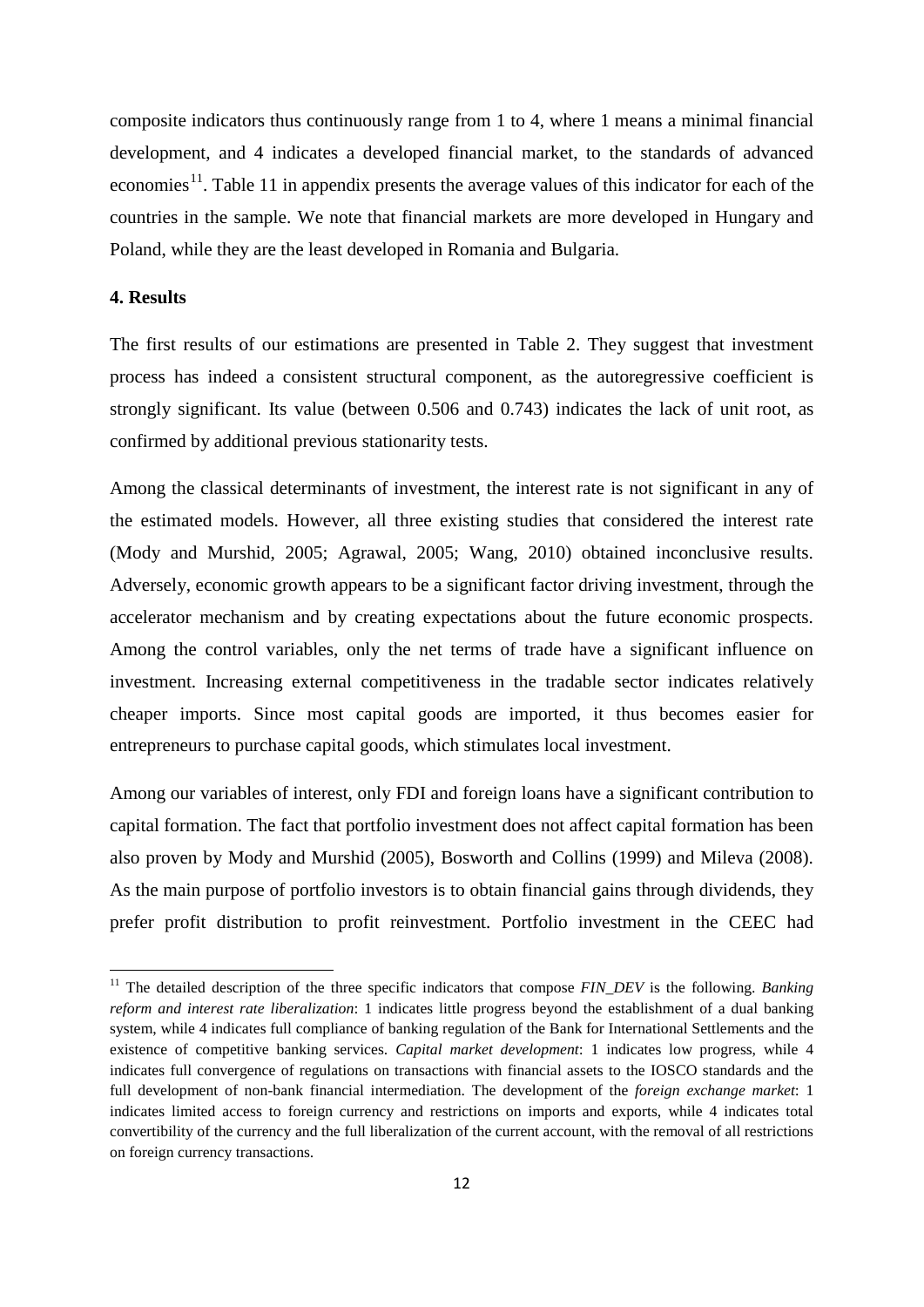essentially a diversification purpose and was not interested in productive investment. Moreover, portfolio investments are relatively volatile compared to other international capital flows, therefore associated with a degree of uncertainty, which may harm productive investment. Additionally, financial markets in the region are underdeveloped, which limits the potential contribution of portfolio investment to capital formation.

| Dependent variable<br><b>GFCF</b> | (1)         | (2)         | (3)         | (4)        |
|-----------------------------------|-------------|-------------|-------------|------------|
|                                   |             |             |             |            |
| <b>L.GFCF</b>                     | $0.743***$  | $0.572***$  | $0.563***$  | $0.506***$ |
|                                   | (0.086)     | (0.114)     | (0.117)     | (0.120)    |
| <b>L.GROWTH</b>                   | 0.077       | $0.106*$    | $0.112*$    | $0.174***$ |
|                                   | (0.059)     | (0.052)     | (0.060)     | (0.063)    |
| <b>INTEREST</b>                   | 0.014       | 0.003       | $-0.034$    | 0.031      |
|                                   | (0.044)     | (0.043)     | (0.051)     | (0.061)    |
| <b>FDI</b>                        | $0.379***$  | $0.297**$   | $0.275**$   | $0.285**$  |
|                                   | (0.117)     | (0.121)     | (0.118)     | (0.117)    |
| <b>PORTF</b>                      | 0.046       | 0.050       | 0.041       | 0.102      |
|                                   | (0.084)     | (0.079)     | (0.078)     | (0.084)    |
| <b>LOANS</b>                      | $0.340***$  | $0.361***$  | $0.257**$   | $0.292**$  |
|                                   | (0.122)     | (0.114)     | (0.125)     | (0.125)    |
| <b>TERMS_TRADE</b>                |             | 9.423**     | 13.973***   | 18.539***  |
|                                   |             | (4.584)     | (5.305)     | (5.539)    |
| <b>VOLAT</b>                      |             | $-0.018$    | $-0.019$    | $-0.004$   |
|                                   |             | (0.026)     | (0.027)     | (0.028)    |
| DEV_M2                            |             | 0.041       | 0.048       | 0.040      |
|                                   |             | (0.076)     | (0.074)     | (0.074)    |
| W                                 |             |             | 0.098       | 0.085      |
|                                   |             |             | (0.062)     | (0.063)    |
| <b>TRADE_OPEN</b>                 |             |             |             | 0.020      |
|                                   |             |             |             | (0.025)    |
| trend                             | $-0.159***$ | $-0.163***$ | $-0.167***$ | $-0.225**$ |
|                                   | (0.051)     | (0.048)     | (0.051)     | (0.091)    |
| Observations                      | 139         | 139         | 128         | 128        |
| Instruments                       | 11          | 11          | 12          | 13         |
| Sargan p-value                    | 0.312       | 0.396       | 0.507       | 0.677      |
| AR2 test p-value                  | 0.407       | 0.474       | 0.668       | 0.825      |

**Table 2. The contribution of capital flows to domestic capital formation in CEEC**

*Note:* Estimates are made using GMM Arellano Bond. Standard errors are reported in brackets. \*, \*\*, and \*\*\* refers to the 10%, 5% and 1% significance levels. The null hypothesis of the Arrelano Bond AR (2) test is no second order autocorrelation in the residuals. The Sargan test for validity of instruments has for null hypothesis the exogeneity of the instrument set.

The coefficient of foreign loans is comparable to that of FDI. The banking sector in CEEC is dominated by foreign subsidiaries and most foreign loans are basically loans from parent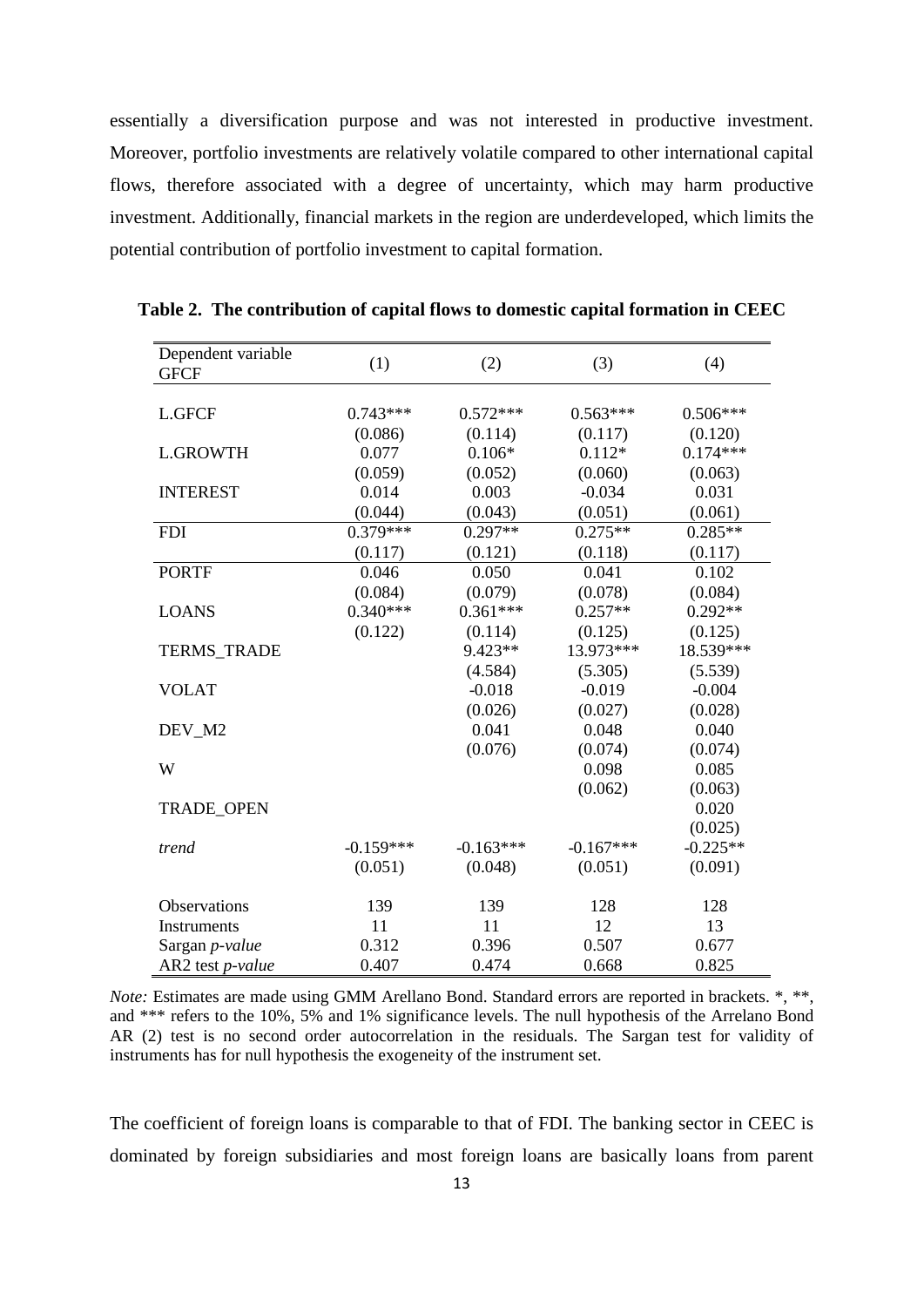banks to their subsidiaries. Due to the low level of local savings, foreign banks have found an profitable way to capitalize savings collected in developed countries by transferring it to their subsidiaries in Central and Eastern Europe. This has definitely lead to a local credit boom. Finally, the development of major infrastructure projects during the transition period frequently made recourse to external financing, therefore explaining the contribution of loans to capital formation.

Focusing on the role of FDI in capital accumulation, we can first notice, as expected, a positive overall contribution. We note a relatively stable coefficient, ranging between 0.275- 0.297. Therefore, a 1% of GDP increase in FDI inflows leads to an increase of approximately 0.28% of gross fixed capital formation. The values obtained are much smaller than 1, thus confirming a short term crowding-out effect on domestic investment, due to increased competition by foreign firms.

Based on these short term coefficients presented in Table 2, the theoretical assumptions outlined in Table 1 are reduced to just two: substitution and creative destruction. In order to validate one of these two hypothesis, we need to compute a long-term impact of FDI on domestic investment. The dynamic structure of equation (2) allows the compute the long-term elasticity of local investment to FDI, based on the convergence to the steady rate of investment<sup>[12](#page-14-0)</sup>. Therefore, this elasticity is given by  $\beta_L(FDI) = \frac{\beta_S(FDI)}{1-\alpha}$ . This approach was originally used by Borensztein et al. (1998) and extended by Agosin and Mayer (2000) and Agosin and Machado (2005). Later on, it was applied by most empirical studies interested in the crowding-out effect (Mody and Murshid, 2005; Mileva, 2008; Misun and Tomšík, 2002). Moreover, studies that find a complementary relationship between FDI and domestic investment report high values of this elasticity term (between 2.4-2.6 for Misun and Tomšík, 2002,and a long-term elasticity larger than 3 for Mody and Murshid, 2005). The significance

<span id="page-14-0"></span><sup>&</sup>lt;sup>12</sup> Long term elasticities are computed based on the following principle: If  $Y_t = \alpha Y_{t-1} + \beta X_t$ , than long term equilibrium means that Y and X do not significantly differ from their stationary levels:  $Y_{t-1} = Y_t = Y$  and  $X_t = X$ . Thus we have  $Y = \alpha Y + \beta X$  or  $Y(1-\alpha) = \beta X$ . Finally, we can write  $Y = \frac{\beta}{1-\alpha}X$  $=\frac{\beta}{1-\alpha}X$ . The marginal effect of X on Y equals  $\frac{dS}{dX} = \frac{P}{1-\alpha}$  $\frac{\partial Y}{\partial X} = \frac{\beta}{1-\alpha}$ *X* 1  $\frac{Y}{Y} = \frac{\beta}{\beta}$ .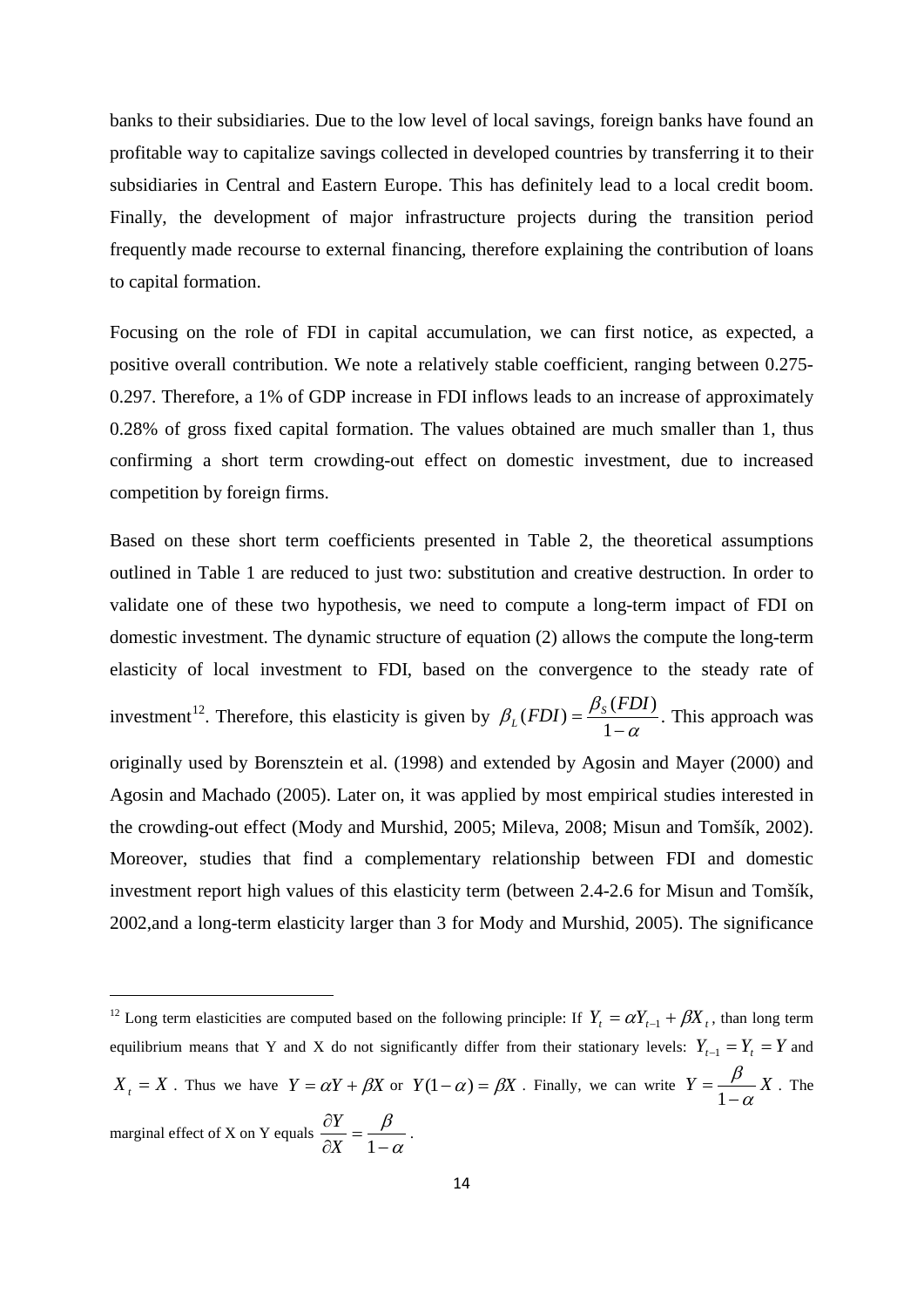of this long term elasticity can be tested relatively straightforward through a Wald test<sup>13</sup>. Given that all coefficients were found to be significant, we comparing the elasticity to 1 by using the same Wald test. These results can be found in Table 3.

|                            |                            | (3)                        | (4)                        |
|----------------------------|----------------------------|----------------------------|----------------------------|
| $0.802**$                  | $0.694**$                  | $0.628*$                   | $0.578*$                   |
| (0.393)                    | (0.345)                    | (0.326)                    | (0.337)                    |
| $F(1,142)=0.25$<br>(0.616) | $F(1,129)=0.79$<br>(0.375) | $F(1,117)=1.30$<br>(0.256) | $F(1,116)=1.57$<br>(0.212) |
|                            |                            |                            |                            |

**Table 3. Long run elasticity of local investment to FDI**

Source: the Wald test in this table are based on coefficients from Table 2.

We observe that the long-term elasticity ranges between 0.578 and 0.802, indicating the persistence of a long run substitution effect of FDI to domestic investment. These values are also higher than short-term FDI coefficients, indicating that that the crowding-out effect decreases in intensity over time. Nevertheless, the long run elasticity is never higher than 1, suggesting that even in the long run FDI does not seem to stimulate domestic investment.

Although values under unity, the Wald test cannot however reject the hypothesis of long run coefficients equal to 1. We are cautious in interpreting these results, as p-values are quite low (between 0.21-0.25). The standard errors associated with the computed long run elasticities are relatively high, generating a wider confidence interval and making it difficult to reject the null hypothesis of unit coefficient. With the introduction of additional explanatory variables, the value of the FDI coefficient decreases, as it long-run elasticity. Moreover, we believe that the omission of some relevant determinants of investment could explain the very high elasticities obtained by some of the previous literature (Misun and Tomšík, 2002; Mody and Murshid, 2005).

As a partial conclusion, we can say that there is definitely a substitution effect between FDI and local investment. This effect decreases over time, without however revealing a long-term complementary relationship. If we were to return to the theoretical assumptions in Table 1, our results validates the H1 hypothesis of both short and long term substitution. Local entrepreneurs, crowded out due to increased competitive pressures and weak institutional support, are never fully replaced on the market even after some years. The negative effect on

<span id="page-15-0"></span><sup>&</sup>lt;sup>13</sup> The null hypothesis of the Wald test would be that the long run elasticity equals zero, thus indicating no long term effect of FDI on local investment.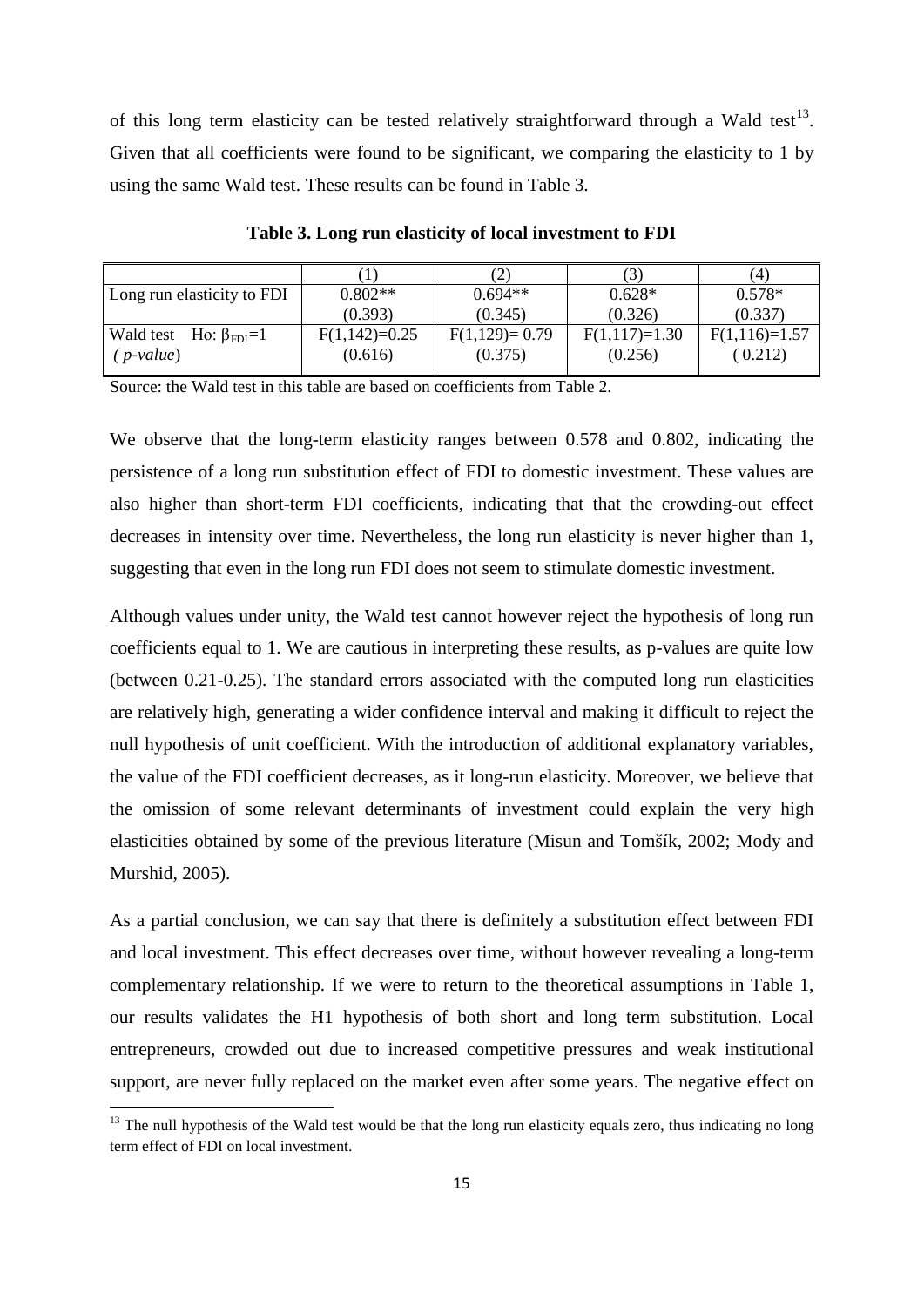domestic investment is likely to take place both within the same sector and in upstream sectors. If we consider downstream sectors, inputs of better quality could potentially generate a stimulating effect on investment. This effect is however less important compared to the substitution of local investors and needs a longer time to materialize.

Based on results so far, we argue that the most plausible hypothesis in CEEC is the crowdingout effect of FDI on domestic investment. In order to deepen the analysis, we proceed with two original contributions. We first separate FDI according to their entry mode (greenfield and M&A). Second, we investigate the nature of the interaction of foreign and domestic investors (on the real or on the financial market) .

#### **5. Entry mode of FDI and impact on domestic investment. M&A versus greenfield FDI**

The literature generally treats FDI as a homogeneous capital flow. However, different types of FDI can have potentially different implications for the relationship with domestic investors. We thus separate FDI according to its entry mode in greenfield investment and mergers and acquisitions, as this distinction is useful to provide information on the motivation of foreign investors. Harms and Méon (2011) showed that the effect of M&A on economic growth was weaker than that of greenfield investment, while Wang and Wong (2009) even found a negative impact on growth. For CEEC, Ersen and Zhuang (2015) found no significant independent contribution from neither greenfield nor M&A to economic growth. To our knowledge, this is the first study to take this distinction into account in the context of the FDI - domestic investment relationship.

We will briefly discuss why we expect a different relationship between the two types of FDI and domestic investment. In the case of greenfield FDI, the foreign affiliate represents a completely new firm, with no existing capital stock. The acquisition of productive means in this case consists of a net addition to the capital formation. Adversely, M&A basically consist of an ownership change of existing assets, without an immediate addition to the capital stock. For this reason, the impact greenfield FDI on local capital accumulation is expected to be higher than for M&A (Agosin and Machado, 2005; Mileva, 2008). Some studies argue that foreign takeovers can in certain conditions be followed by investments in the upgrading of production process, which would not have been done in the absence of a foreign investor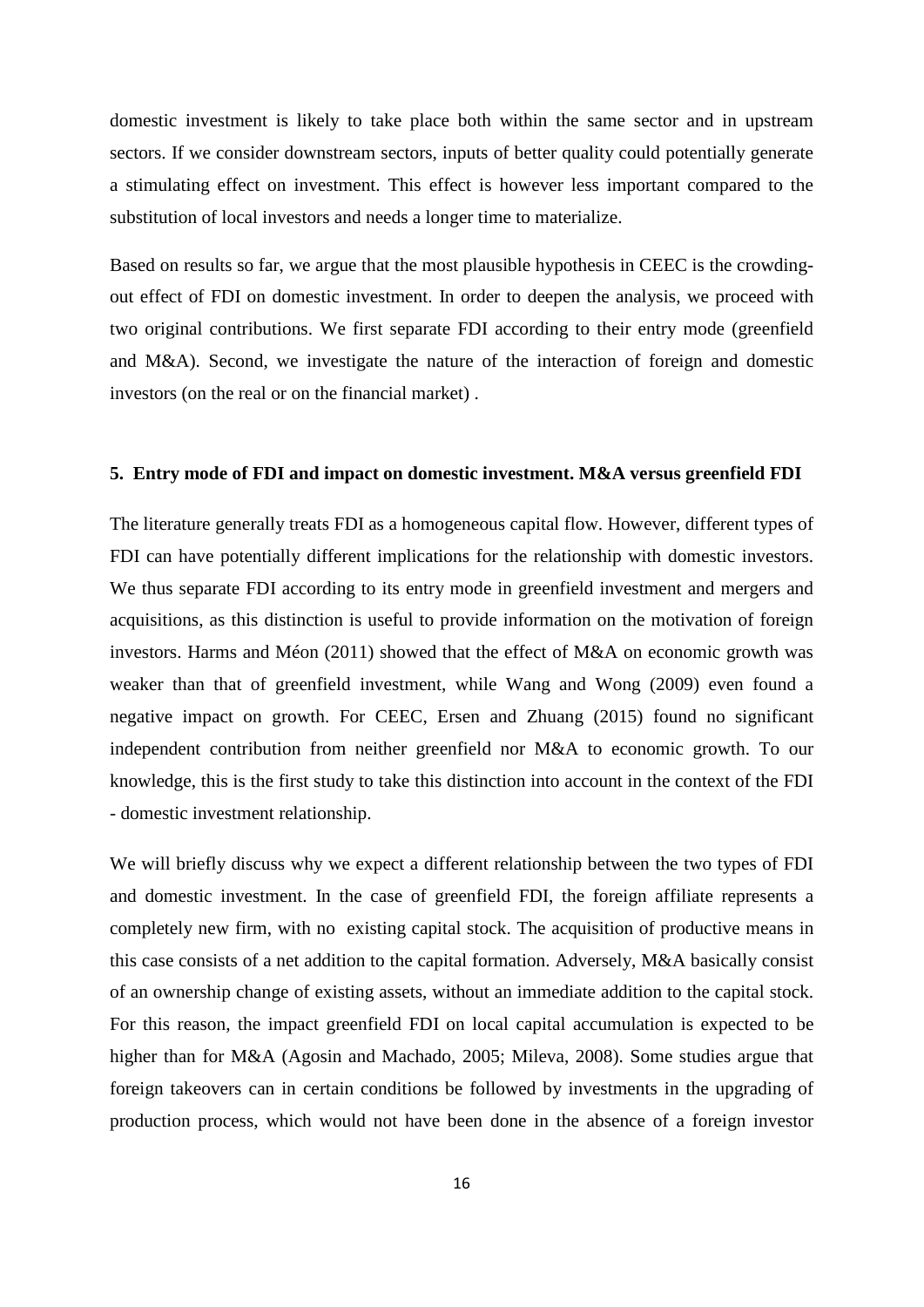(Agosin, 1996; UNCTAD, 1999). UNECA (2006 ) even suggests that, in the long run, there seems to be no difference in capital accumulation between greenfield investment and M&A.

The literature has often suggested that greenfield FDI is expected to have a coefficient of 1 when explaining total investment, as it reflects an accounting fact (Mileva, 2008). In other words, the value of greenfield investment would immediately be reflected in gross capital formation. However, we keep in mind that FDI is essentially a financial flow (equity, reinvested earnings or intra- group loans), not real flow. There is thus no guarantee that these flows finance (fully or partially) fixed capital investment, even if FDI is to be greenfield . We can off course assume that most financial transfers reflect asset acquisition, but they can also finance current expenditures. Finally, if the potential for fixed capital formation is greater for greenfield FDI than M&A, the relationship is far from deterministic. It is thus difficult at the aggregate level to estimate the extent to which these flows finance acquisition of fixed assets.

If we analyze the entry mode of foreign investors and their objectives, M&A seem to be more oriented towards the local market. These companies operate in existing sectors, with stable trade linkages with local companies. The post-acquisition period is normally devoted to a productivity improvement process, though modernization and technical upgrading. The risk of an adverse competition effect on local investment in those sectors seems high. Most greenfield FDI, on the other hand, are export oriented and do not directly compete with local suppliers. To the extent that FDI uses local inputs, greenfield investment may even stimulate new investment from domestic suppliers.

Although the implications of the two types of FDI for domestic investment are far from being clear, the related empirical literature is almost non-existent. Calderon et al. (2004) are among the few authors separating foreign investment in greenfield and M&A, while studying the causal effect of FDI on gross capital formation and economic growth. They conclude that both greenfield investments and M&A cause gross capital formation in industrialized, as well as developing countries during the 1987-2001 period. Although intuitive, this result is on one hand interesting as it also covers M&A. On the other hand, the study does not provide any information about relationship between the two types of FDI and domestic investment, with potential consequences for the structure of the capital stock.

While seeking to compensate this caveat of the literature, we extend the analysis in section 4 by separating FDI flows in greenfield investment (*GREEN*) and mergers and acquisitions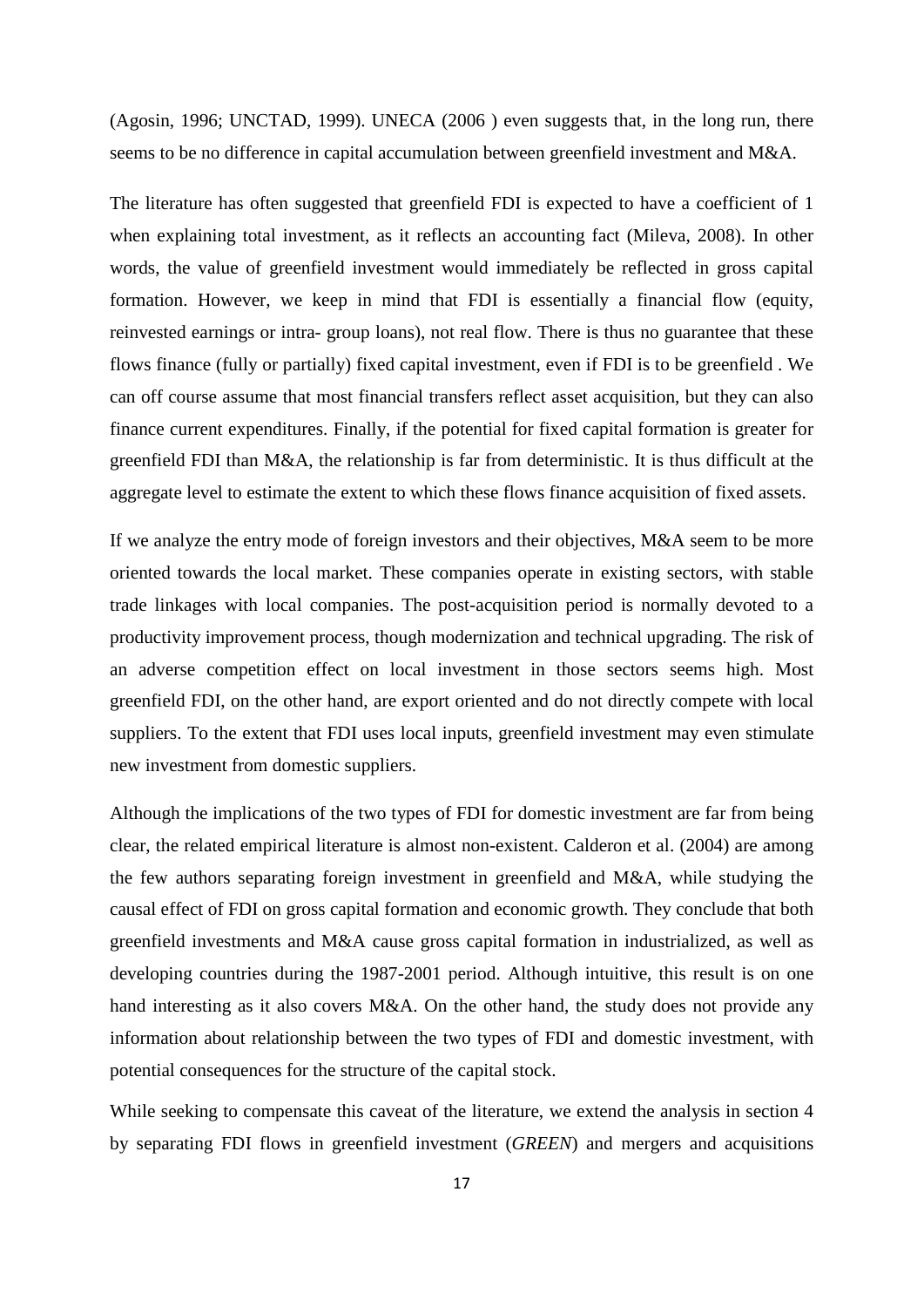(*M&A*). The results of these new estimates are found in Table 4. If aggregate FDI had a positive, though bellow unity effect on capital formation, its two components seem to have a different contributions to capital accumulation. As expected, greenfield investment significantly contributes to capital accumulation, while M&A have no relevant impact.

|                       | (1)        | (2)        |
|-----------------------|------------|------------|
| <b>L.GFCF</b>         | $0.555***$ | $0.441**$  |
|                       | (0.123)    | (0.182)    |
| <b>L.GROWTH</b>       | $0.102*$   | 0.102      |
|                       | (0.061)    | (0.086)    |
| <b>INTEREST</b>       | 0.006      | 0.005      |
|                       | (0.048)    | (0.067)    |
| <b>FDI</b>            | $0.309**$  |            |
|                       | (0.131)    |            |
| M&A                   |            | 0.313      |
|                       |            | (0.203)    |
| <b>GREEN</b>          |            | $0.721***$ |
|                       |            | (0.250)    |
| <b>PORTF</b>          | 0.066      | 0.245      |
|                       | (0.096)    | (0.154)    |
| <b>LOANS</b>          | $0.361***$ | $0.196*$   |
|                       | (0.138)    | (0.118)    |
| <b>VOLAT</b>          | $-0.018$   | $-0.001$   |
|                       | (0.027)    | (0.039)    |
| <b>TERMS_TRADE</b>    | 10.448**   | 8.839*     |
|                       | (4.902)    | (5.021)    |
| Observations          | 129        | 124        |
| Instruments           | 10         | 11         |
| Sargan <i>p-value</i> | 0.860      | 0.978      |
| AR2 test p-value      | 0.565      | 0.899      |

**Table 4. Entre mody of FDI and the impact on domestic investment** 

*Note:* The dependant variable is gross fixed capital formation GFCF. Estimates are made using GMM Arellano Bond. Standard errors are reported in brackets. \*, \*\*, and \*\*\* refers to the 10%, 5% and 1% significance levels. A trend is included in the estimation, though not reported. The null hypothesis of the Arrelano Bond AR (2) test is the absence of second order autocorrelation in the residuals. The Sargan test for validity of instruments has the null hypothesis of exogeneity of the instrument set.

| Table 5. Long run elasticities of domestic investment to the types of FDI |  |  |
|---------------------------------------------------------------------------|--|--|
|                                                                           |  |  |

|                     | <b>Total FDI</b> | Mergers&acquisitions | <b>Greenfield</b> |
|---------------------|------------------|----------------------|-------------------|
|                     | FDI)             | (M&A)                | <i>(GREEN)</i>    |
| Long run elasticity | $0.695*$         | 0.560                | 1.289**           |
| of GFCF to FDI      | (0.359)          | (0.402)              | (0.582)           |

Source: the elasticities are computed based on coefficients from Table 4.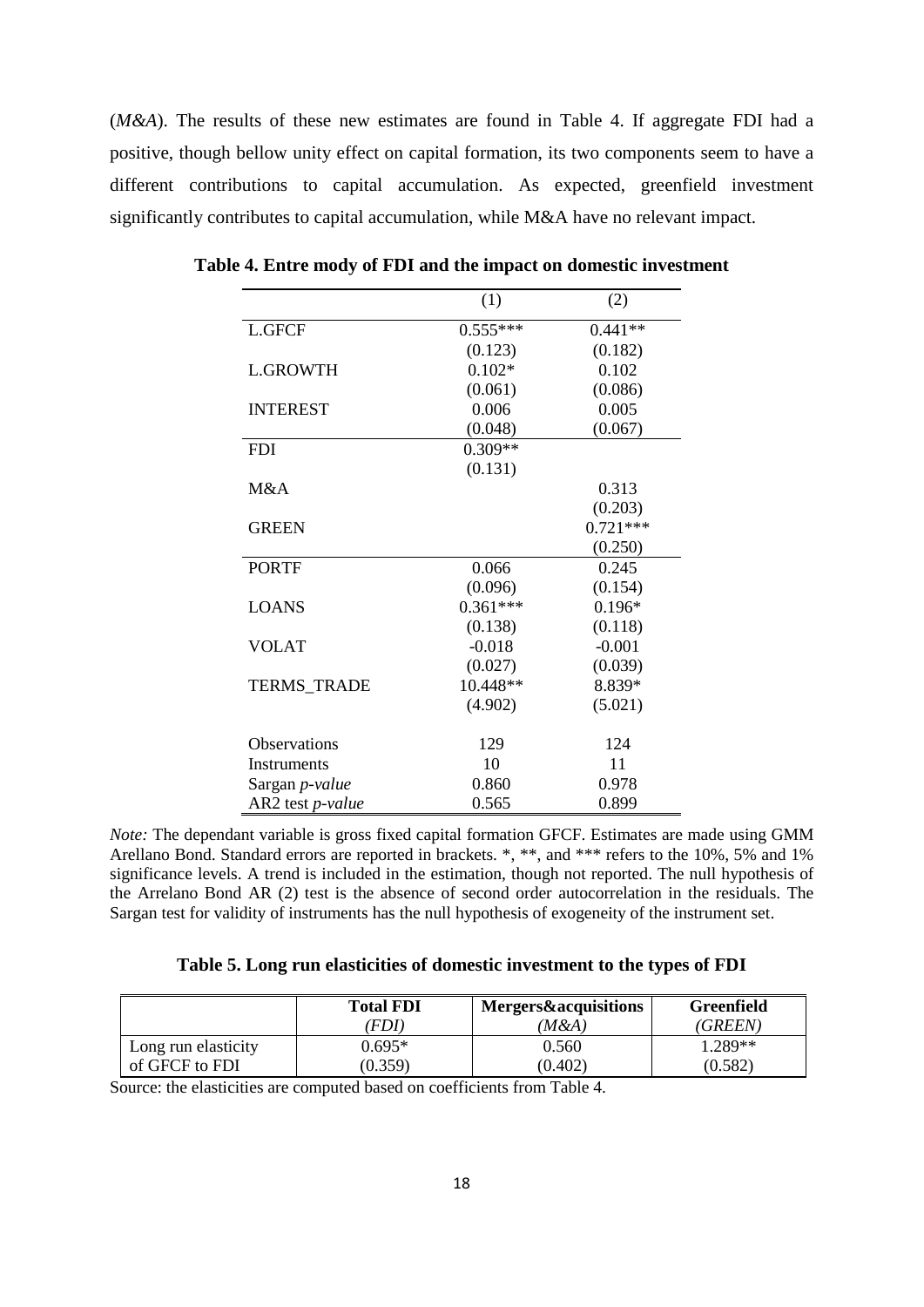We also note that the coefficient for greenfield investment is still bellow unity, though more than double the coefficient for aggregate FDI. This is a confirmation that greenfield investment has a stronger crowding-out effect on domestic investment, compared to other forms of FDI, essentially M&A. Their transformation in real physical investment is thus quite obvious. M&A, on the other hand, as we intuitively argued, have no significant effect on capital formation, being more a financial transaction than an actual productive investment.

Long-term elasticities give us some additional information regarding the relationship between FDI and domestic investment. Table 5 contains the values of these computed elasticities. The elasticity of GFCF to total FDI flows confirms our previous results, being higher than the short run coefficient and ranging around 0.7. For greenfield investment though we get a significant long-run elasticity larger than 1 ( $\beta_{GREEN}^L = 1.289$ ). The implications of this result are quite important. Unlike aggregate FDI, which persists in a long term substitution with domestic investment, greenfield FDI develops a complementary relationship in the long run. This indicates the validation of our creative destruction hypothesis (H2 in Table 1), with an initial crowding-out effect, followed by a long term crowding-in.

We think this result has mainly two explanations. On the one hand, the export orientation of greenfield investment avoids a too strong competition for local producers<sup>14</sup>. On the other hand, greenfield investments develop trade linkages with local suppliers, thus stimulating capital formation in upstream sectors. This crowding-in effect definitely takes some time to materialize, as shown by the long run elasticity. We can thus state that the short-term crowding-out effects mainly occurs within the same sector, while the long run crowding-in effect is expected to occur especially in upstream sectors. Finally, M&A have no long run effect on gross fixed capital formation.

Based on these results, which show that the nature and purpose of the two types of FDI are quite different , we wonder whether the mechanisms of interaction between FDI and domestic investors could also be different. The next section is devoted to this additional analysis.

<span id="page-19-0"></span> $14$  Competition may also take place on foreign markets, but it is clearly less important than the domestic market.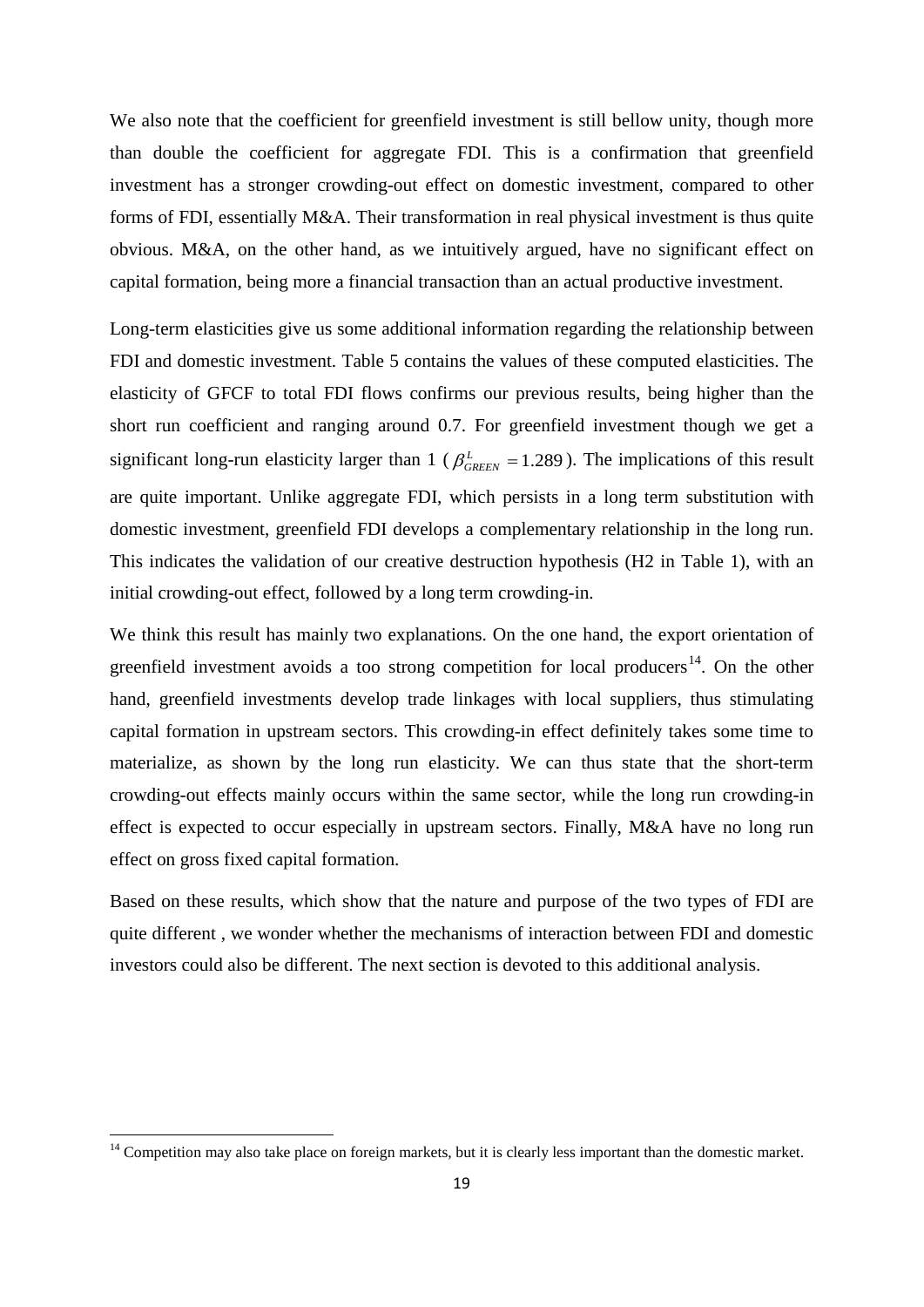#### **6. Financial development and the relationship between FDI and domestic investment**

As stated in section 2, the interaction between FDI and domestic investment may occur either through the goods market or the financial market. The first case is specific to investors operating within the same sector, while the second case concerns interaction between foreign and domestic investors regardless of the sector in which they operate.

Agosin and Machado (2005), referring to the interaction on the real market, suggest that if FDI follows the existing industrial pattern of the host economy, the effect will most likely be a crowding-out of local producers due to increased competitive pressure. A crowding-in effect is thus expected if foreign investors target underdeveloped or new local industries, with a limited risk of replacing existing producers.

In the case of *real market* crowding-out, some local producers are displaced due to the higher efficiency of FDI. However, the net impact on national wealth can be positive as it is the most efficient firms remain on the market, thus generating higher value added. Government intervention should therefore only be needed to alleviate the potential risks related to the denationalization of certain industries (UNCTAD, 2000) and the creation of foreign affiliates enclaves.

To the extent that the crowding-out takes place on the *financial market*, banks' preference for foreign companies could restrict access to finance for domestic investors. Foreign affiliates are known to enjoy a higher solvency due to financial guarantees provided by the MNE. Moreover, in the context of limited financial resources, increased loan demand could result in higher interest rates. If the crowding-out of local investors takes places through the financial market, the net effect would be a decrease in national wealth. Government intervention in this case is needed, with measures that facilitate access to credit for local investors.

Identifying the mechanism by which FDI crowds out domestic investors is essential to create appropriate economic policies and assess their effectiveness. Although the two types of interaction convey different policy implications, there is no study yet to empirically address this duality. In order to fill in this void, we seek to isolate the interaction between FDI and local investors on the financial market, the rest being interpreted as real market interaction. As we cannot directly measure financial interaction, we argue, in line with Razin et al. (1999), that the phenomenon should be all the more present as local financial markets are developed.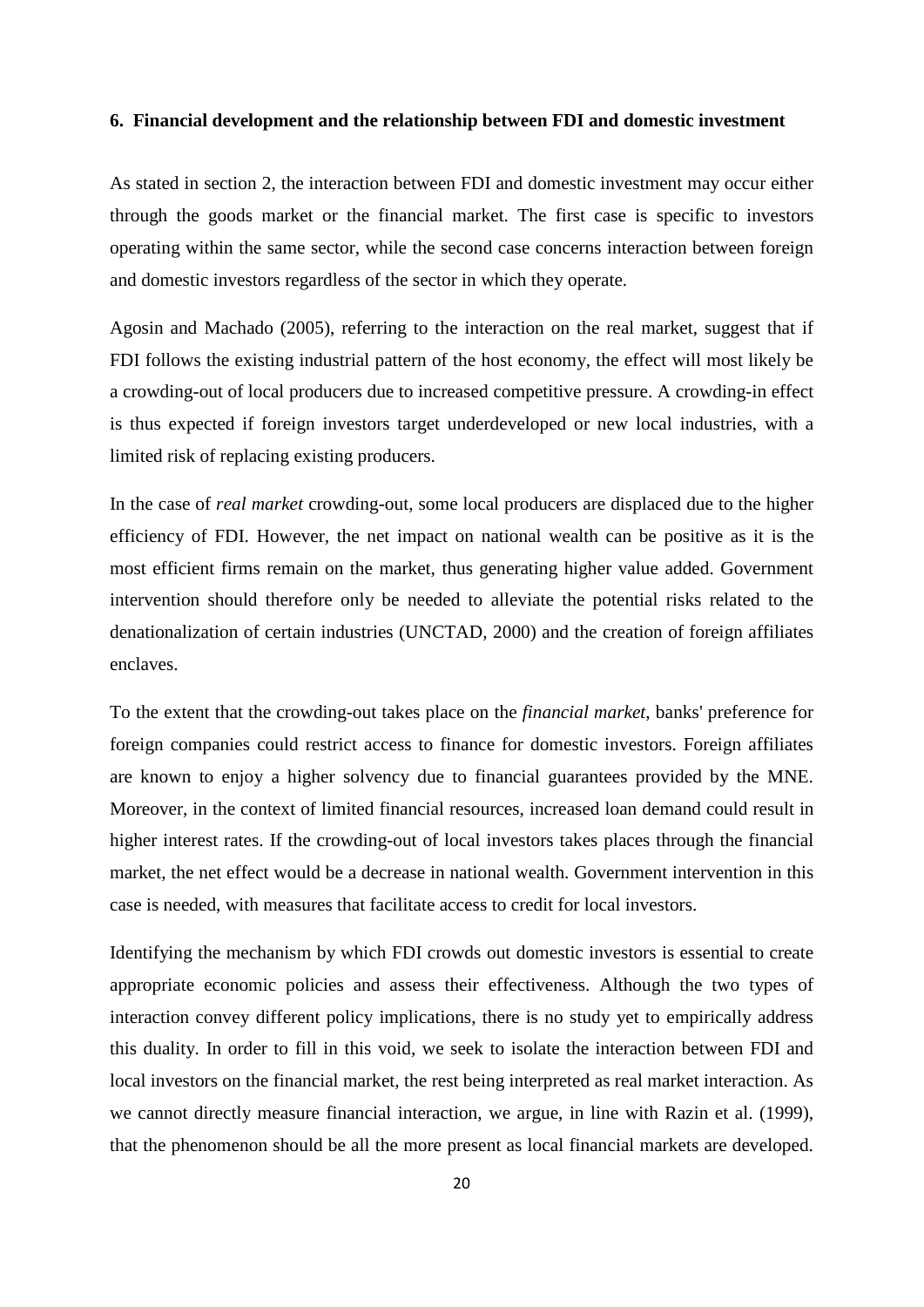The argument lies in the effectiveness of deep financial markets to redistribute capital, possibly at lower interest rates. To this end, we use a composite indicator of financial market development and analyze its interaction with FDI in the capital accumulation process. A detailed description of this indicators is available in the Data section.

Since M&A are financial transactions only involving ownership transfer of existing assets, the potential for the funds to feed into the local financial market is much higher than for greenfield investments. This can have two possible effects<sup>15</sup>. On the one hand, larger liquidity may cause a decrease in the interest rate, thus facilitating access to finance for local investors (Harrison et al., 2004). Razin et al. (1999) also states that capital entering the country through M&A is not spent immediately, but forms a financial pool that benefits local entrepreneurs. On the other hand, if these flows are relatively large compared to the size of the local financial market, they can lead to exchange rate appreciation (UNCTAD, 2000), thus eroding export competitiveness and diverting investment in exporting sectors.

In the case of greenfield investments, on the other hand, a significant part of the invested capital will be used for capital goods purchase. As most often these goods are imported (UNCTAD, 2003), the increase in the domestic capital supply would be reduced. Even if capital goods are bought locally and the foreign exchange resources of local producers will thus increase, their further transfer to the financial system is not guaranteed. Local producers may in fact decide, as a result of increased demand, to use the funds for investment, possibly through imported capital goods.

Based on these arguments and the results from the previous section, we expect mergers and acquisitions to have a high potential in influencing domestic investment through the financial market. Consequently, we construct two additional interaction terms: *M&A\*FIN\_DEV* and *GREEN\*FIN\_DEV*. The results of this new set of estimates are found in Table 6. In this case, we cannot compute the long term elasticities, and more precisely their p-values, due to the complexity introduced by interaction terms.

<span id="page-21-0"></span><sup>&</sup>lt;sup>15</sup> There is also a third scenario, even though unlikely. The shareholders of local firms taken over by foreign investors may use the funds thus obtained to invest in other sectors of the economy. Agosin (2008) argues, however, that this phenomenon is almost nonexistent, as most shareholders prefer to buy other financial assets (local or foreign) rather than to make real investment.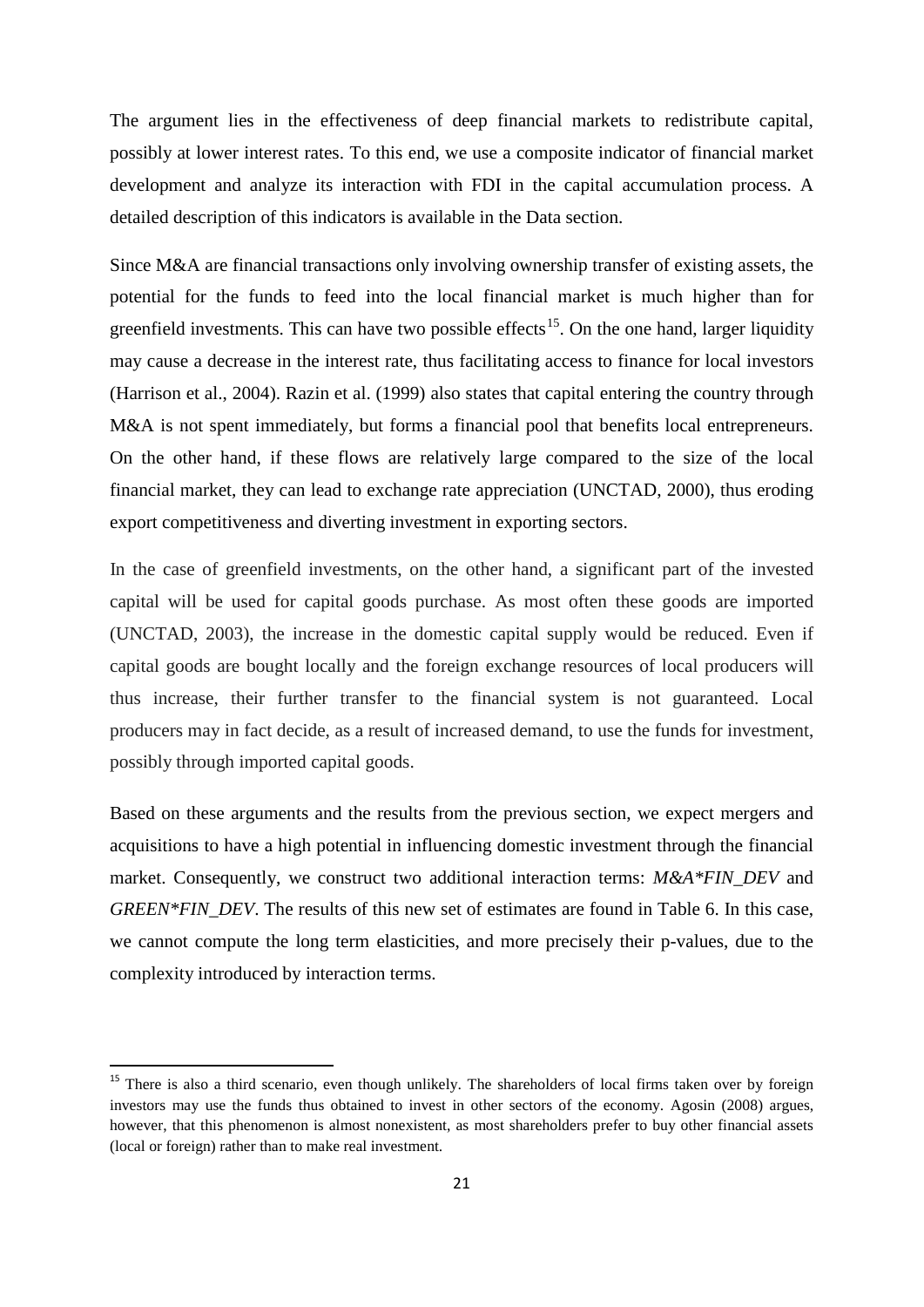Results suggest that the interaction of aggregate FDI inflows with financial development has no significant impact on capital accumulation. We interpret this result as an indication of no significant interaction of foreign and domestic investors on the financial market. The FDI coefficient keeps its significance and subunit value under, confirming the crowding-out effect on the real market. Out of the two types of interactions, the competition on the real market clearly the dominating relationship between FDI and local investment.

|                    | (1)        | (2)        | (3)       |
|--------------------|------------|------------|-----------|
| <b>L.GFCF</b>      | $0.568***$ | $0.678***$ | $0.446*$  |
|                    |            |            |           |
|                    | (0.121)    | (0.182)    | (0.248)   |
| <b>L.GROWTH</b>    | $0.123**$  | 0.082      | 0.074     |
|                    | (0.061)    | (0.068)    | (0.122)   |
| <b>INTEREST</b>    | 0.012      | $-0.004$   | 0.152     |
|                    | (0.049)    | (0.052)    | (0.129)   |
| <b>FDI</b>         | $0.518*$   |            |           |
|                    | (0.293)    |            |           |
| M&A                |            | $-0.202$   |           |
|                    |            | (0.128)    |           |
| <b>GREEN</b>       |            |            | 1.492*    |
|                    |            |            | (0.859)   |
| <b>PORTF</b>       | 0.012      | $-0.082$   | 0.069     |
|                    | (0.088)    | (0.102)    | (0.180)   |
| <b>LOANS</b>       | $0.351**$  | $0.486***$ | $0.558**$ |
|                    | (0.137)    | (0.146)    | (0.275)   |
| <b>VOLAT</b>       | $-0.000$   | $-0.044$   | 0.021     |
|                    | (0.037)    | (0.027)    | (0.060)   |
| <b>TERMS_TRADE</b> | 10.228**   | 9.630      | 10.299    |
|                    | (4.889)    | (5.892)    | (9.673)   |
| FIN_DEV            | $-1.748$   | $-0.464$   | $-2.037$  |
|                    | (1.763)    | (1.827)    | (3.108)   |
| FDI*FIN DEV        | $-0.025$   |            |           |
|                    | (0.022)    |            |           |
| M&A*FIN DEV        |            | $0.782**$  |           |
|                    |            | (0.389)    |           |
| GREEN*FIN_DEV      |            |            | $-2.167$  |
|                    |            |            | (1.406)   |
|                    |            |            |           |
| Observations       | 136        | 121        | 126       |
| Instruments        | 12         | 12         | 12        |
| Sargan p-value     | 0.429      | 0.912      | 0.913     |
| AR2 test p-value   | 0.482      | 0.484      | 0.519     |

**Table 6. Financial development and the effect of FDI on domestic investment**

*Note:* The dependent variable is gross fixed capital formation GFCF. Estimates are made using GMM Arellano Bond. Standard errors are reported in brackets. \*, \*\*, and \*\*\* refers to the 10%, 5% and 1% significance levels. A trend is included in the estimation, though not reported. The null hypothesis of the Arrelano Bond AR (2) test is the absence of second order autocorrelation in the residuals. The Sargan test for validity of instruments has the null hypothesis of exogeneity of the instrument set.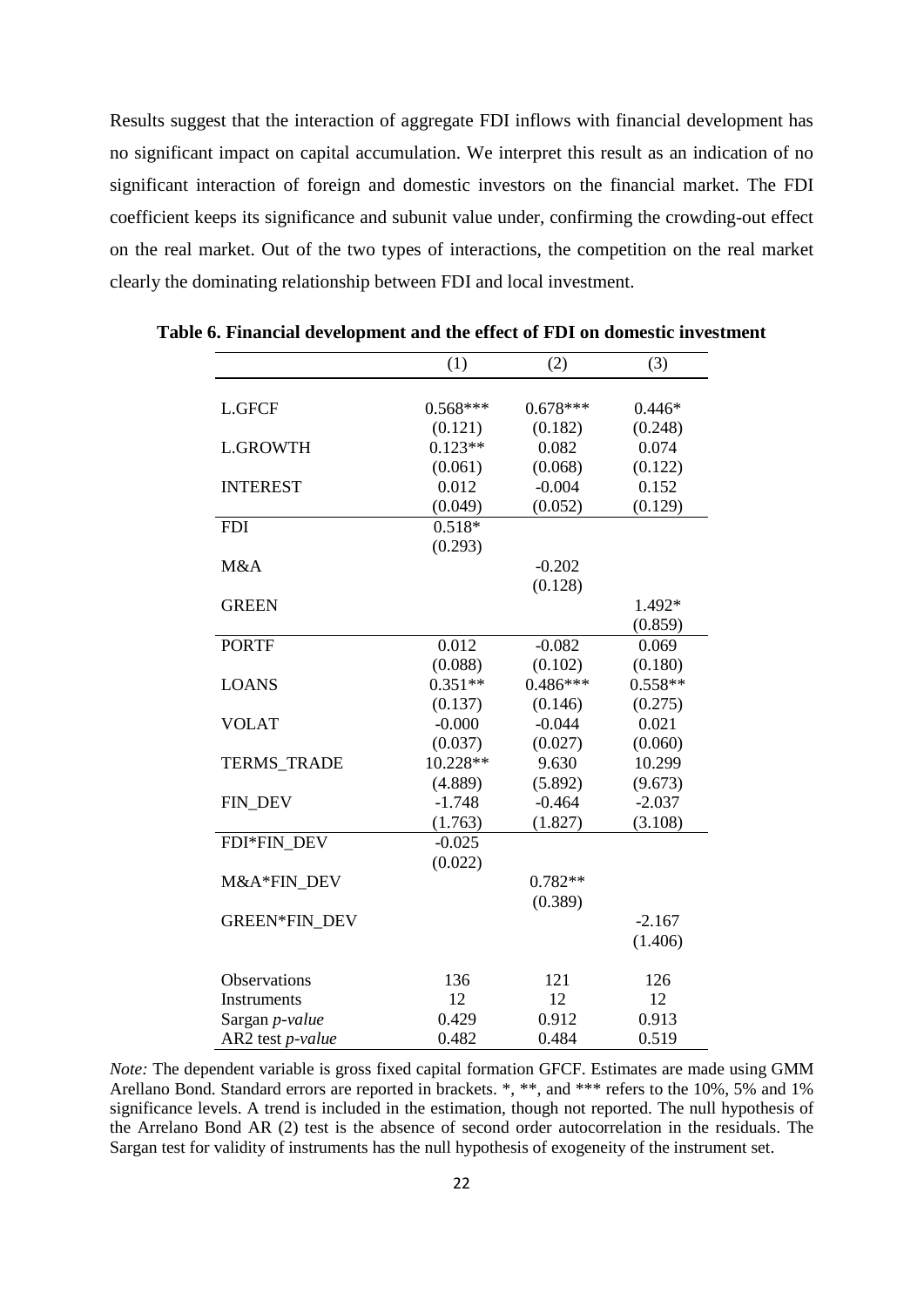M&A are individually not significant, but their interaction with financial market development drives a crowding-in effect on domestic investment. We interpret this result as evidence of complementarity between M&A and local investment through the financial market. The competition induced by firms taken over by foreign investors is not strong enough to reduce or cancel previously planned investment projects, in the context of strong integration of joint ventures into local trade networks. While not directly addressing capital accumulation, Eren and Zhuang (2015) also confirmed that a developed financial system was needed in order to exploit the growth benefits from M&As in CEEC, whereas it had no modulating role in what concerns greenfield FDI.

The interaction between financial market development and greenfield investment is at the significance limit ( $t$ -*stat* = -1.54), while having a negative sign. Though not particularlysignificant, greenfield investments seem to compete local investors on the financial market. Additional to the direct capital injection from the parent company, foreign affiliates actually have various financing sources for their investment projects. In particular, they can borrow on local (and international) capital markets, flows unaccounted for in the FDI metric. The World Investment Report (1999) actually showed that multinationals in emerging countries invest about a third more than the actual value of FDI inflows.

We can thus conclude that the interaction between greenfield investment and domestic investment essentially takes place on the real market, and gives rise to a crowding-out of local investors. On the contrary, the interaction between M&A and domestic investment occurs only on the financial market, with a generally crowding-in effect on domestic investment. The net effect ultimately on the share M&A in total FDI flows and the importance of M&A flows to the local supply of foreign currency.

### **7. Discussion and conclusions**

Theoretical studies suggest that FDI may crowd-out domestic investment in the short term, while leading to a long-run complementarity. In order to test this hypothesis, we extend the existing empirical framework of Agosin and Machado (2005) by first including some additional determinants of investment virtually ignored in the literature. Second, we investigate the individual effects of greenfield investment and M&A on domestic investment.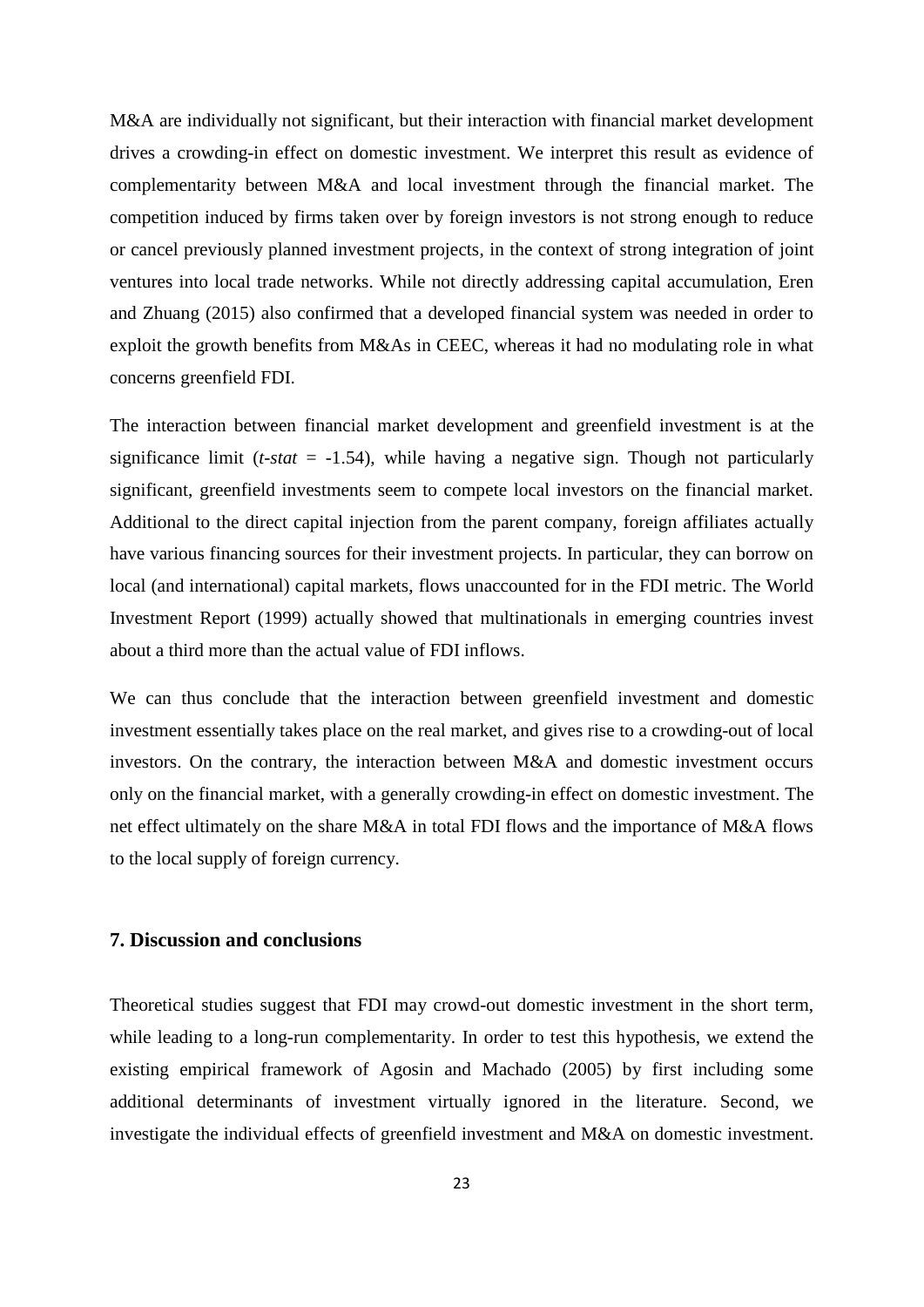Finally, we provide some information on the nature of the interaction between foreign and local investors, on the real and on the financial market, with different implications for the dynamics of local investment.

Our empirical analysis on Central and Eastern Europe confirms a short term crowding-out effect of FDI on domestic investment. The negative effect is decreasing over time, as foreign affiliates develop trade linkages with local suppliers, without however turning into a crowding-in effect.

The entry mode of foreign investors seems to influence the impact of FDI on domestic investment. Our results suggest that greenfield investments are the only ones significantly increasing the capital stock, while M&A remain mostly a financial flows with no immediate contribution to capital accumulation. Moreover, greenfield FDI show an initial substitution of local investors, tending towards a long-term complementarity, due to linkages with local suppliers and knowledge spillovers.

Finally, we investigated the extent to which the interaction between foreign and local investors takes place on real market or the financial market. Our results confirm that M&A stimulate domestic investment by facilitating access to finance. Countries with developed financial markets (Hungary, Poland, Estonia) benefit more from this crowding-in effect due to their ability to effectively redistribute resources where needed. We can thus conclude that the real market interaction is specific to greenfield investment, generally crowding-out local investors. Additionally, the financial market interaction seems to be specific to M&A, with a general crowding-in effect.

We ask ourselves whether state intervention is needed in this case and in what sense? The aim of any policy measure would be maximizing the investment rate and mitigating the negative crowding-out effect. On one hand, a liberal opinion would be against state intervention, as the crowding-out is the result of a competitive market mechanism, with an net positive effect on welfare. Consumers will benefit from better quality products, while foreign affiliates will in turn accelerate value added creation through higher productivity. On the other hand, local firms exiting the market will cause unemployment and a long-term risk of a denationalization of some industries. Consequently, a selection of FDI could be useful : greenfield investment to be preferred to M&A because it leads to a crowding-in of domestic investment in the long run; FDI entry to be encouraged in underdeveloped industries, export-oriented FDI to be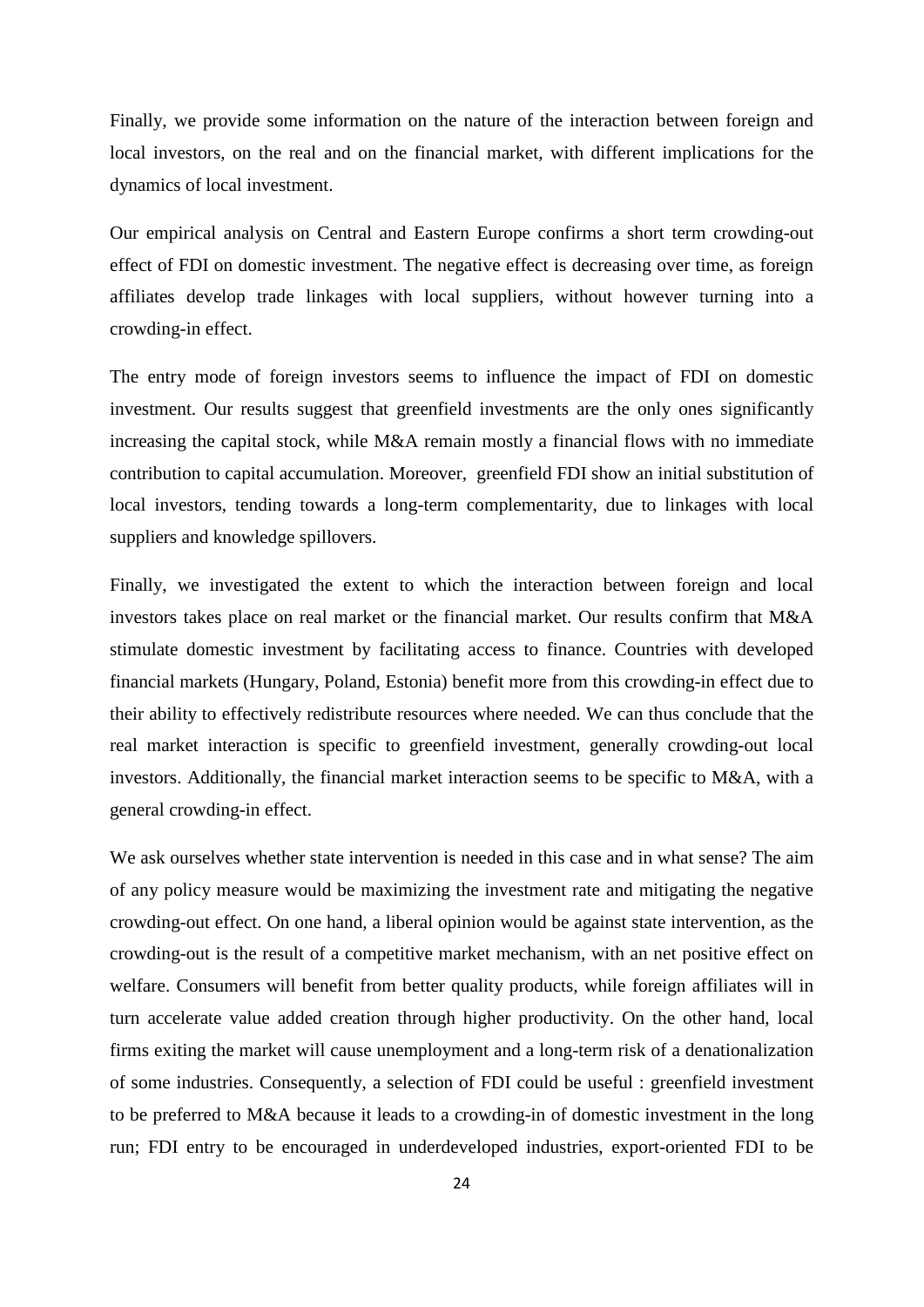favored, provided a minimum local content. However, practical implementation of such measures is likely to fail if governments focus on a restrictive policy. We suggest a relative liberal policy in attracting foreign investors, combined with an incentive scheme to target certain types of FDI. Moreover, in the case of a crowding-out effect, authorities can also use fiscal levers to stimulate reinvestment of capital released by the cessation of activities.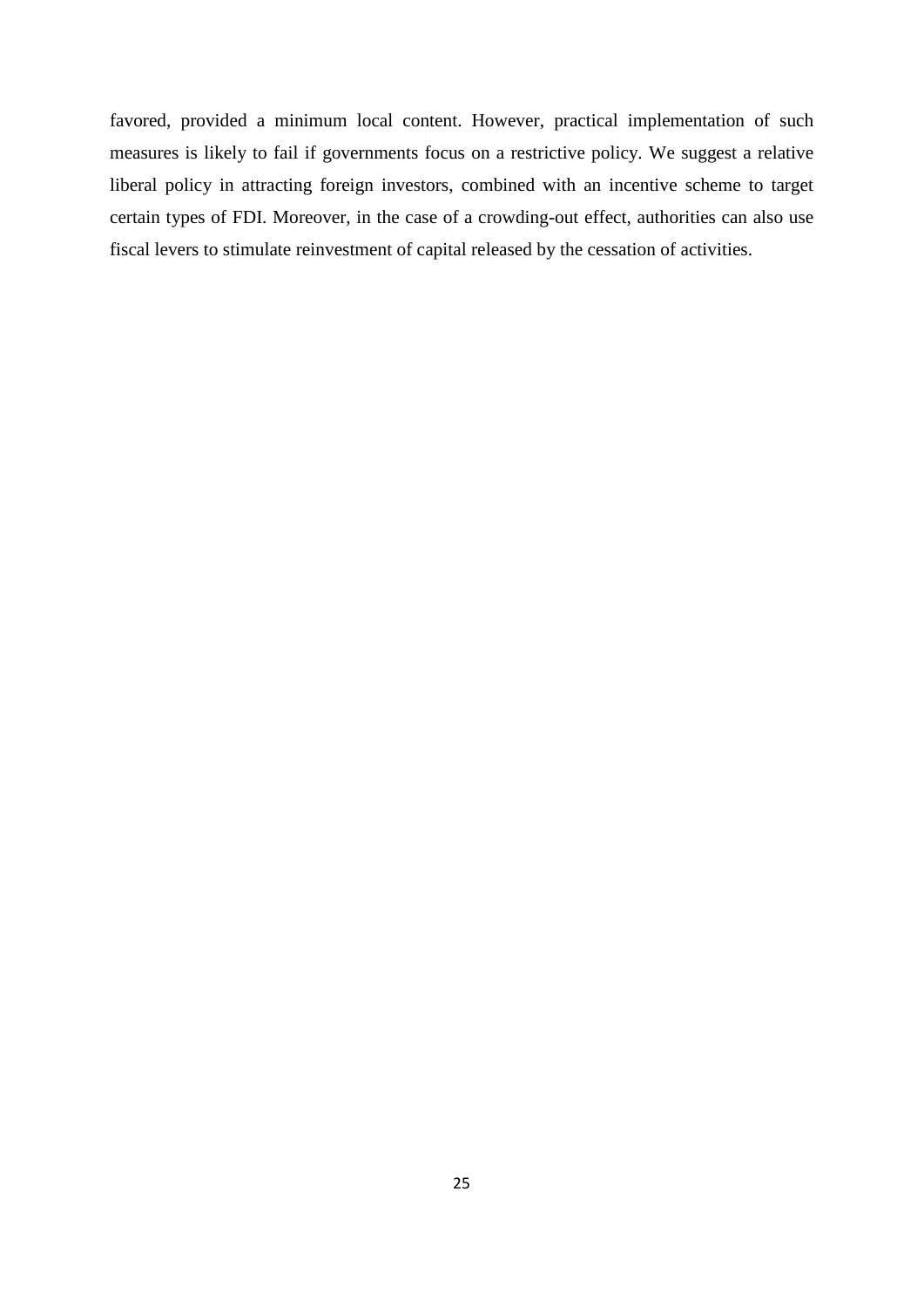# **APPENDIX**

| Variable        | Mean | St.dev. | Min     | Max  | N   |
|-----------------|------|---------|---------|------|-----|
| <b>GFCF</b>     | 23.2 | 5.1     | 6.0     | 36   | 210 |
| <b>FDI</b>      | 4.4  | 4.1     | $-1.2$  | 29.5 | 200 |
| <b>PORTF</b>    | 0.35 | 3.13    | $-16.2$ | 13.1 | 179 |
| <b>LOANS</b>    | 0.81 | 3.27    | $-18.4$ | 14.2 | 182 |
| <b>GROWTH</b>   | 2.0  | 6.7     | $-31.3$ | 12.8 | 206 |
| <b>INTEREST</b> | 5.5  | 7.0     | $-15.6$ | 32.7 | 171 |

**Table 7. Descriptive statistics of main variables**

# **Table 8. Testing the exogeneity of explanatory variables**

| Potentially endogenous<br>variables | Davidson MacKinnon<br>exogeneity test $(F \text{ test})$ | p-value |
|-------------------------------------|----------------------------------------------------------|---------|
| <b>FDI</b>                          | 3.80                                                     | 0.0247  |
| <b>PORTF</b>                        | 4.61                                                     | 0.0116  |
| <b>LOANS</b>                        | 4.17                                                     | 0.0176  |

*Note:* The null hypothesis of the Davidson-MacKinnon (1993) test is the exogeneity of explanatory variables.

|                       |             | <b>REGIONAL</b> | <b>FIN</b>  |          | <b>VOLAT</b> |
|-----------------------|-------------|-----------------|-------------|----------|--------------|
|                       | <b>GFCF</b> | <b>FLOWS</b>    | <b>OPEN</b> | US       | <b>RER</b>   |
| <b>GFCF</b>           | 1.00        |                 |             |          |              |
| <b>REGIONAL FLOWS</b> | 0.159       | 1.00            |             |          |              |
| <b>FIN OPEN</b>       | 0.148       | 0.699           | 1.00        |          |              |
| US                    | 0.056       | $-0.602$        | $-0.426$    | 1.00     |              |
| <i>VOLAT RER</i>      | $-0.063$    | 0.081           | 0.234       | $-0.030$ | 1.00         |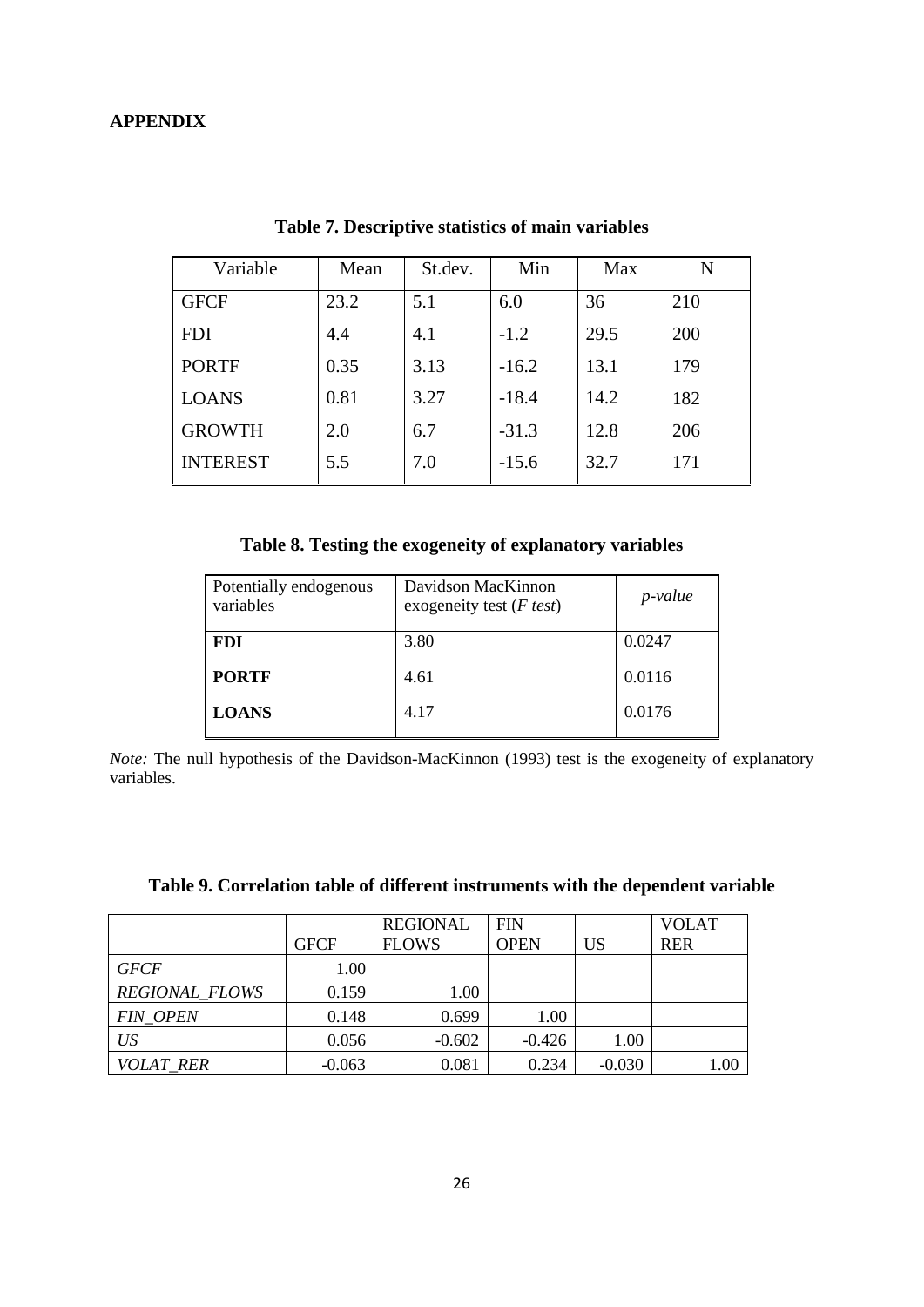| Instruments           | <b>FDI</b> | <b>PORTF</b> | <b>LOANS</b> | <b>TOTAL</b> |
|-----------------------|------------|--------------|--------------|--------------|
| <b>REGIONAL FLOWS</b> | 0.753      | 0.959        | 0.810        | 0.652        |
| <b>FIN_OPEN</b>       | 0.341      | 0.396        | 0.491        | 0.336        |
| US <sup>-</sup>       | 0.441      | 0.249        | 0.399        | 0.556        |
| <b>VOLAT RER</b>      | 0.598      | 0.666        | 0.534        | 0.581        |

**Table 10. Difference in the Sargan test of exogeneity of instruments**

*Note*: We individually considered each of the three endogenous variables as instrumented by the corresponding instruments, while in the last columns we simultaneously instrument all three variable FDI, PORTF, LOANS.

|           | Average value | 1990           | 2010 | Progress from  |
|-----------|---------------|----------------|------|----------------|
| FIN_DEV   | 1990-2010     |                |      | 1990 to 2010   |
| Bulgaria  | 2.92          | 1.3            | 3.7  | 2.4            |
| Czech Rep | 3.29          |                | 4    | 3              |
| Estonia   | 3.28          |                | 4    | 3              |
| Hungary   | 3.64          | $\overline{2}$ | 4    | $\overline{2}$ |
| Latvia    | 3.05          |                | 3.7  | 2.7            |
| Lithuania | 3.02          |                | 3.8  | 2.8            |
| Poland    | 3.47          | 2              | 4    | $\overline{2}$ |
| Romania   | 2.79          |                | 3.6  | 2.6            |
| Slovakia  | 3.14          |                | 3.6  | 2.6            |
| Slovenia  | 3.18          | 1.7            | 3.6  | 1.9            |

**Table 11. The composite indicator of financial development** *(FIN\_DEV)*

*Source*: own calculation based on three transition indicators provided by the EBRD.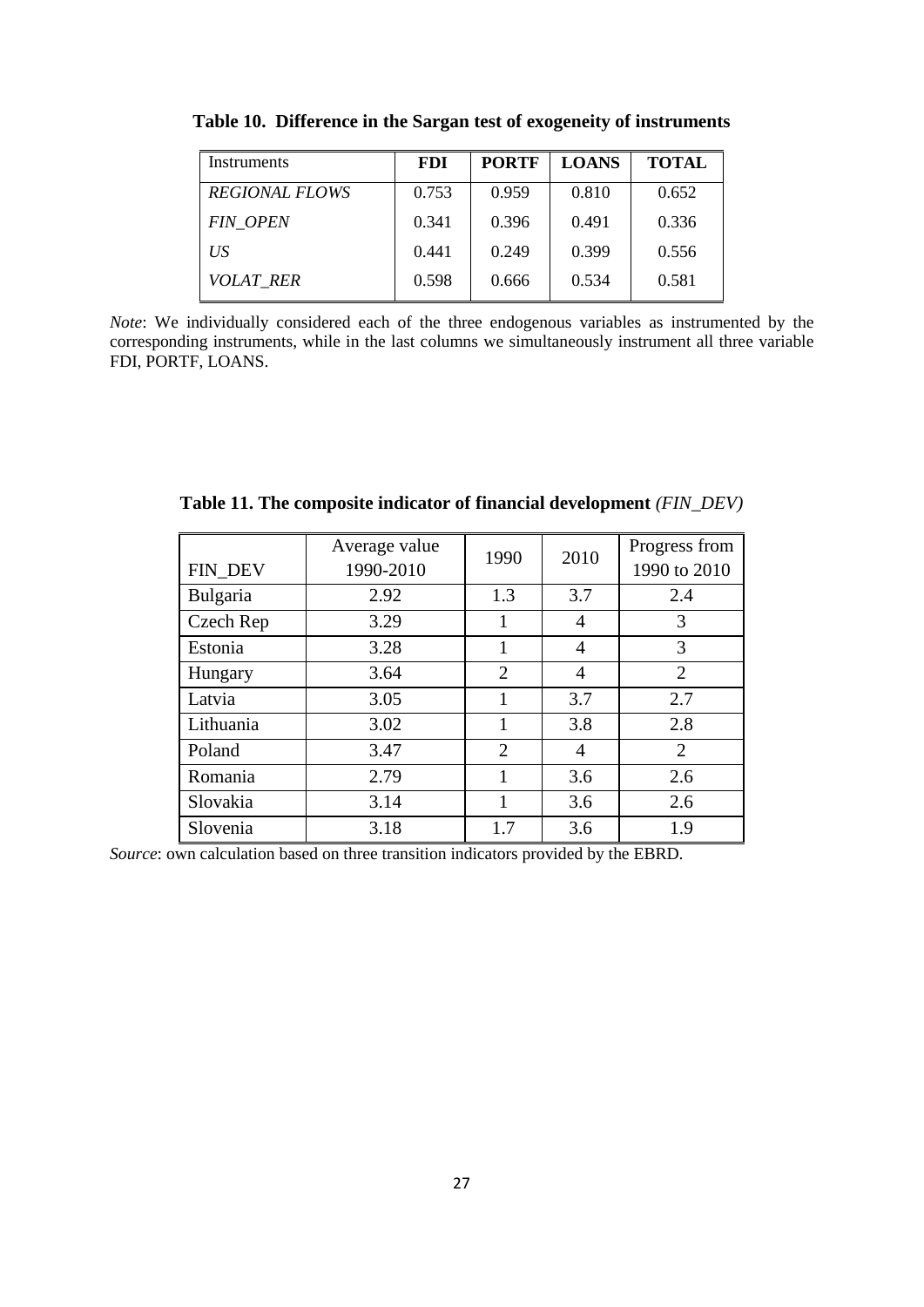

*Source:* data comes from UNCTAD, WIR 2011 (FDI) and UNCTADStat (GDP). M&A refer to crossborder merges and acquisitions, as reported by the country of the seller. Greenfield investment is the difference of total FDI flows and M&A.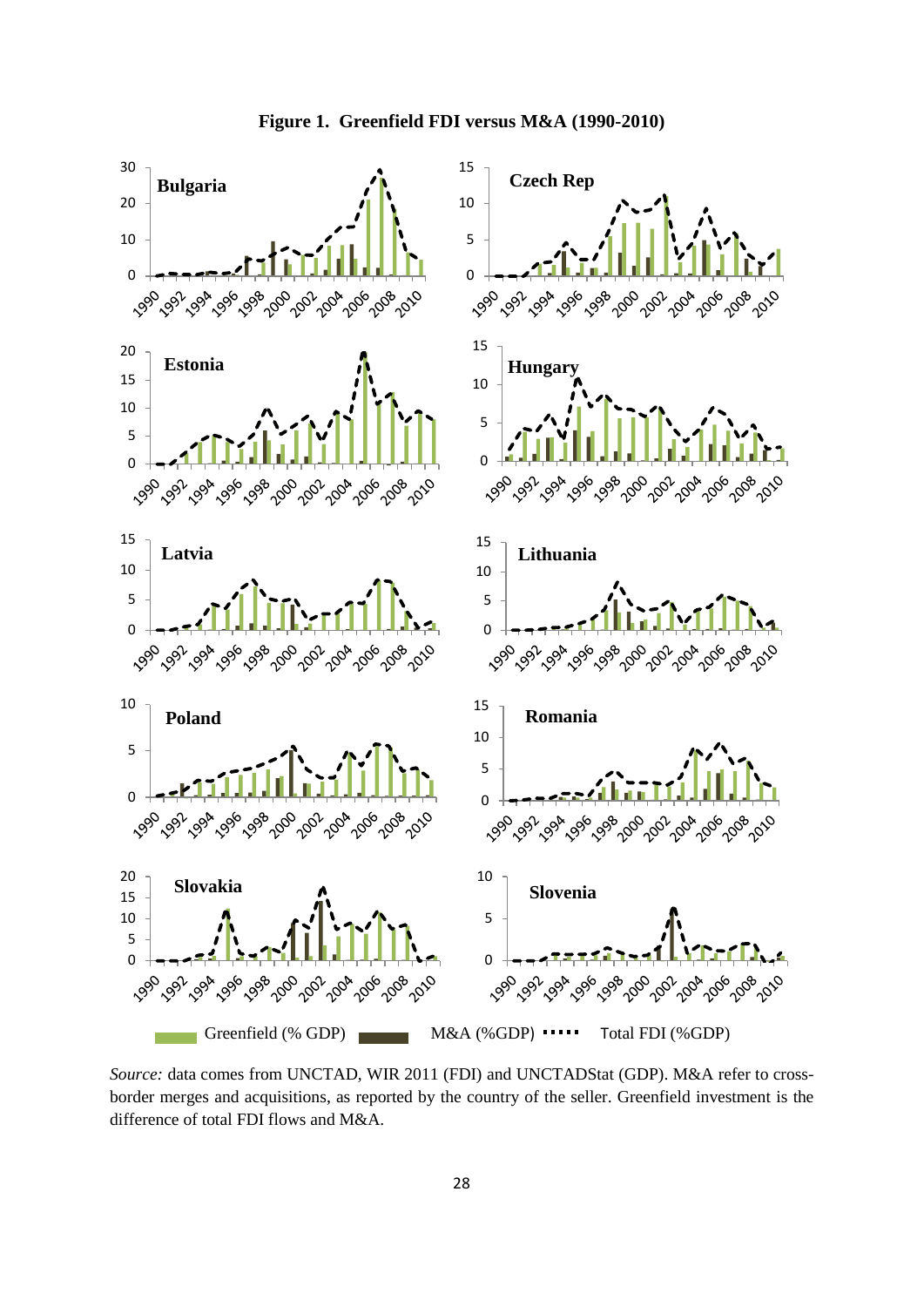#### **References**

- 1. Agosin M. (1996). "El retorno de la inversión extranjera a América Latina". In: Agosin MR, ed. *Inversión extranjera directa en América Latina: su contribución al desarrollo.*  Santiago and Mexico City, Fondo de Cultura Económica.
- 2. Agosin Manuel, Machado Roberto, (2005). ["Foreign Investment în Developing](http://ideas.repec.org/a/taf/oxdevs/v33y2005i2p149-162.html)  [Countries: Does it Crowd în Domestic](http://ideas.repec.org/a/taf/oxdevs/v33y2005i2p149-162.html) Investment?," *[Oxford Development Studies](http://ideas.repec.org/s/taf/oxdevs.html)*, Taylor and Francis Journals, vol. 33(2), pages 149-162.
- 3. Agrawal, Pradeep. (2005) "Foreign Direct Investment in South Asia: Effects on Growth and Local Investment", in Edward M. Graham, editor, *Multinationals and Foreign Investment in Economic Development*. London, Palgrave/Macmillan. pp. 94-118.
- 4. Aitken, Brian and Harrison, Ann (1999), "Do Domestic firms benefit from Foreign Direct Investment? Evidence from Venezuela", *American Economic Review* nr. 89(3)
- 5. Arellano, M., and O. Bover. (1995). Another look at instrumental variables estimation of error-component models. *Journal of Econometrics* 68: 29–51.
- 6. Arellano, M., S. Bond. (1991), "Some tests of specification for panel data: Monte Carlo evidence and an application to employment equations". *The Review of Economic Studies,*  58. p. 277 – 297
- 7. Barrios, S., H. Görg and E. Strobl, (2005), Foreign direct investment, competition and industrial development in the host country, *European Economic Review* 49, 1761-1784
- 8. Blonigen Bruce A. & Wang Miao, (2004). ["Inappropriate Pooling of Wealthy and Poor](http://ideas.repec.org/p/nbr/nberwo/10378.html)  [Countries in Empirical FDI Studies,](http://ideas.repec.org/p/nbr/nberwo/10378.html)" [NBER Working Papers](http://ideas.repec.org/s/nbr/nberwo.html) 10378.
- 9. Borensztein, E., De Gregorio, J., Lee, J, (1998). "How does Foreign Direct Investment Affect Economic Growth?" *Journal of International Economics* 45: 115-135
- 10. Bosworth, B. P.; Collins, S. M. (1999) "Capital Flows to Developing Economies: Implications for Saving and Investment," *Brookings Papers on Economic Activity*, 1, p. 143-69
- 11. Calderon, Cesar & Loayza, Norman & Serven, Luis, (2004). "*[Greenfield foreign direct](http://ideas.repec.org/p/wbk/wbrwps/3192.html)  [investment and mergers and acquisitions](http://ideas.repec.org/p/wbk/wbrwps/3192.html)* - feedback and macroeconomic effects,["Policy](http://ideas.repec.org/s/wbk/wbrwps.html)  [Research Working Paper Series](http://ideas.repec.org/s/wbk/wbrwps.html) 3192, The World Bank
- 12. Cardoso, E. A.; Dornbusch, R. B, (1989). "Foreign Private Capital Flows,'' in: H. B. Chenery, T. N. Srinivasan eds., *Handbook of Development Economics*, Vol. 2, Amsterdam: Elsevier
- 13. Carkovic, M. and Levine, R. (2005) "Does Foreign Direct Investment Accelerate Economic Growth?" in Th. H. Moran, E.D. Graham, and M. Blomström, eds., Does Foreign Direct Investment Promote Development? Washington, DC: Institute for International Economics, pp. 195-220.
- 14. de Mello Jr., Luiz R.(1997) "Foreign direct investment in developing countries and growth: A selective survey', *Journal of Development Studies*, 34: 1, 1 — 34
- 15. de Mello, L.R. (1999), "Foreign direct investment- led growth: evidence from time series and panel data', *Oxford Economic Papers*, 51(1), 133–51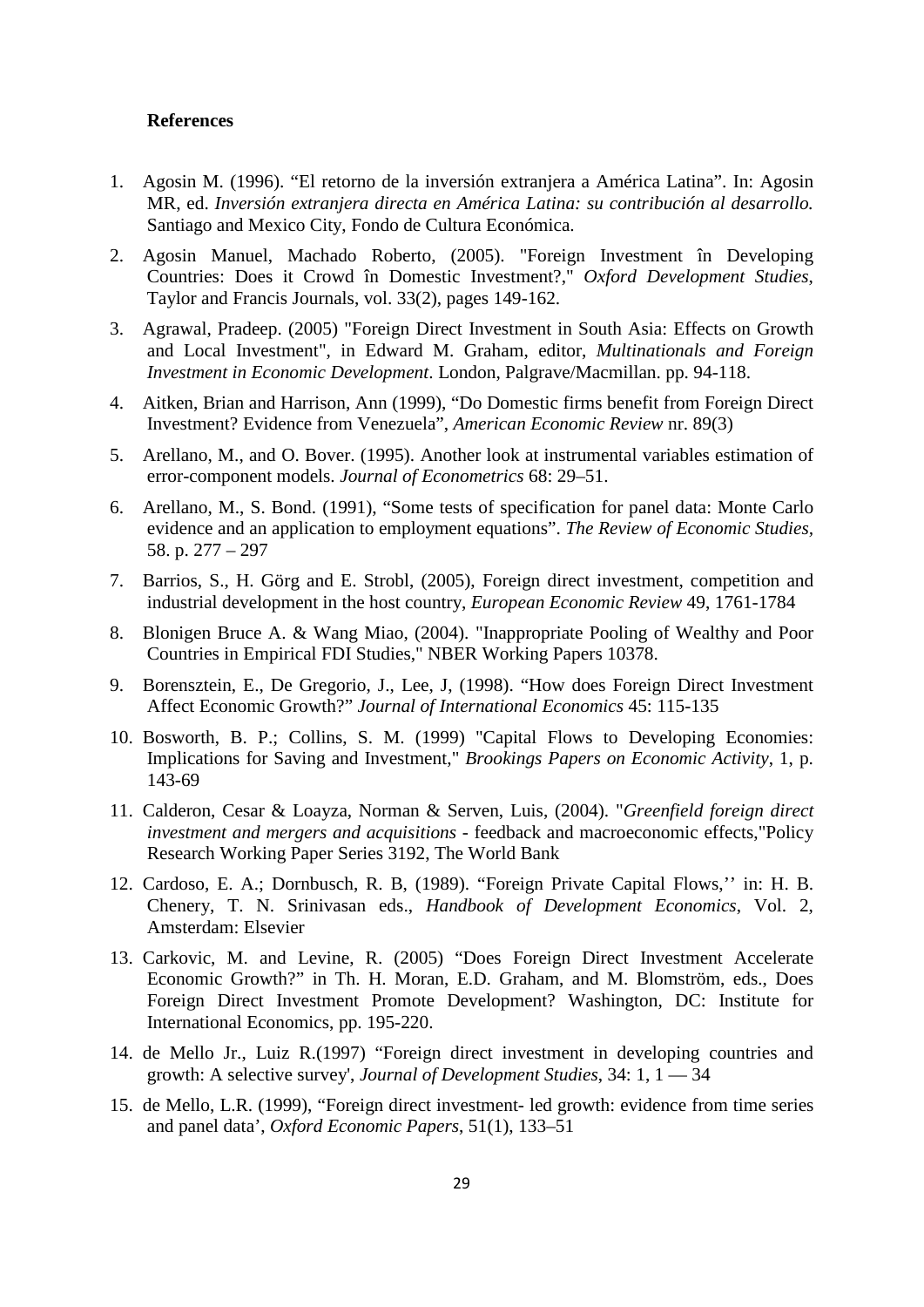- 16. Eichengreen, B. (2004), "Productivity Growth, the New Economy, and Catching Up". *Review of International Economics*, 12: 243–245
- 17. Eren Mesut & Zhuang Hong, (2015). "Mergers and Acquisitions Versus Greenfield Investment, Absorptive Capacity, and Economic Growth: Evidence from 12 New Member States of the European Union", *Eastern European Economics*, 53, p. 99–123.
- 18. Harrison, A. E., Love, I. and M. S. McMillan (2004). "Global capital flows and financing constraints". *Journal of Development Economics*, 75. pp. 269-301
- 19. Hayakawa, K. (2009). "A simple efficient instrumental variable estimator for panel AR(p) models when both N and T are large". *Econometric Theory* 25: 873-90.
- 20. Hunya Gabor, 2000, "*Integration through Foreign Direct Investment"*, Cheltenham: Edward Elgar, London
- 21. Jude, Cristina (2015). Technology Spillovers from FDI. Evidence on the Intensity of Different Spillover Channels, *The World Economy*, http://dx.doi.org/10.1111/twec.1233
- 22. Kose, M. A., E. Prasad, K. Rogoff and S.-J. Wei (2006). "*Financial globalization: a reappraisal"*. IMF Working Paper, 06/189.
- 23. Kumar N., Pradhan J. P. (2002). "*Foreign direct investment, externalities and economic growth in Developing Countries: some empirical explorations and implications for WTO Negotiations on Investment*", RIS Discussion Paper 27 (New Dehli: Research and Information System for the Nonaligned and other Developing Countries).
- 24. Liu Zhiqiang, (2008) Foreign direct investment and technology spillovers: Theory and evidence, *Journal of Development Economics*, 85, pp. 176–193
- 25. Markusen, James R. & Venables, Anthony J., (1999). ["Foreign direct investment as a](http://ideas.repec.org/a/eee/eecrev/v43y1999i2p335-356.html)  [catalyst for industrial development,](http://ideas.repec.org/a/eee/eecrev/v43y1999i2p335-356.html)" *[European Economic Review](http://ideas.repec.org/s/eee/eecrev.html)*, Elsevier, vol. 43(2), pages 335-356, February
- 26. Mileva Elitza, (2008), "*[The impact of capital flows on domestic investment in transition](http://ideas.repec.org/p/ecb/ecbwps/20080871.html)  [economies](http://ideas.repec.org/p/ecb/ecbwps/20080871.html)*," [Working Paper Series](http://ideas.repec.org/s/ecb/ecbwps.html) 871, European Central Bank
- 27. Mišun Jan & Tomšík Vladimír, (2002). ["Foreign direct investment in Central Europe](http://ideas.repec.org/a/prg/jnlpep/v2002y2002i1id188.html)  [does it crowd in domestic investment?,](http://ideas.repec.org/a/prg/jnlpep/v2002y2002i1id188.html)" *[Prague Economic Papers](http://ideas.repec.org/s/prg/jnlpep.html)*, University of Economics, Prague, vol. 2002(1).
- 28. Mody, A. and A. P. Murshid (2005). "Growing up with capital flows". *Journal of International Economics,* 65/2005. pp. 249-266.
- 29. Morrissey, Oliver. Udomkerdmongkol, Manop. (2012) "Governance, Private Investment and Foreign Direct Investment in Developing Countries", *World Development,* vol. 40, issue 3, pages 437-445
- 30. Razin, A., Sadka, E., & Yuen, C. (1999). *"Excessive FDI under asymmetric information".* NBER Working Paper 7400, Cambridge.
- 31. Romer, Paul, 1993. ["Idea gaps and object gaps in economic development,](http://ideas.repec.org/a/eee/moneco/v32y1993i3p543-573.html)" *[Journal of](http://ideas.repec.org/s/eee/moneco.html)  [Monetary Economics,](http://ideas.repec.org/s/eee/moneco.html)* Elsevier, vol. 32(3), pages 543-573, December.
- 32. Solow, Robert M. (1956). "A contribution to the theory of economic growth". *Quarterly Journal of Economics*, 70, 65-94.